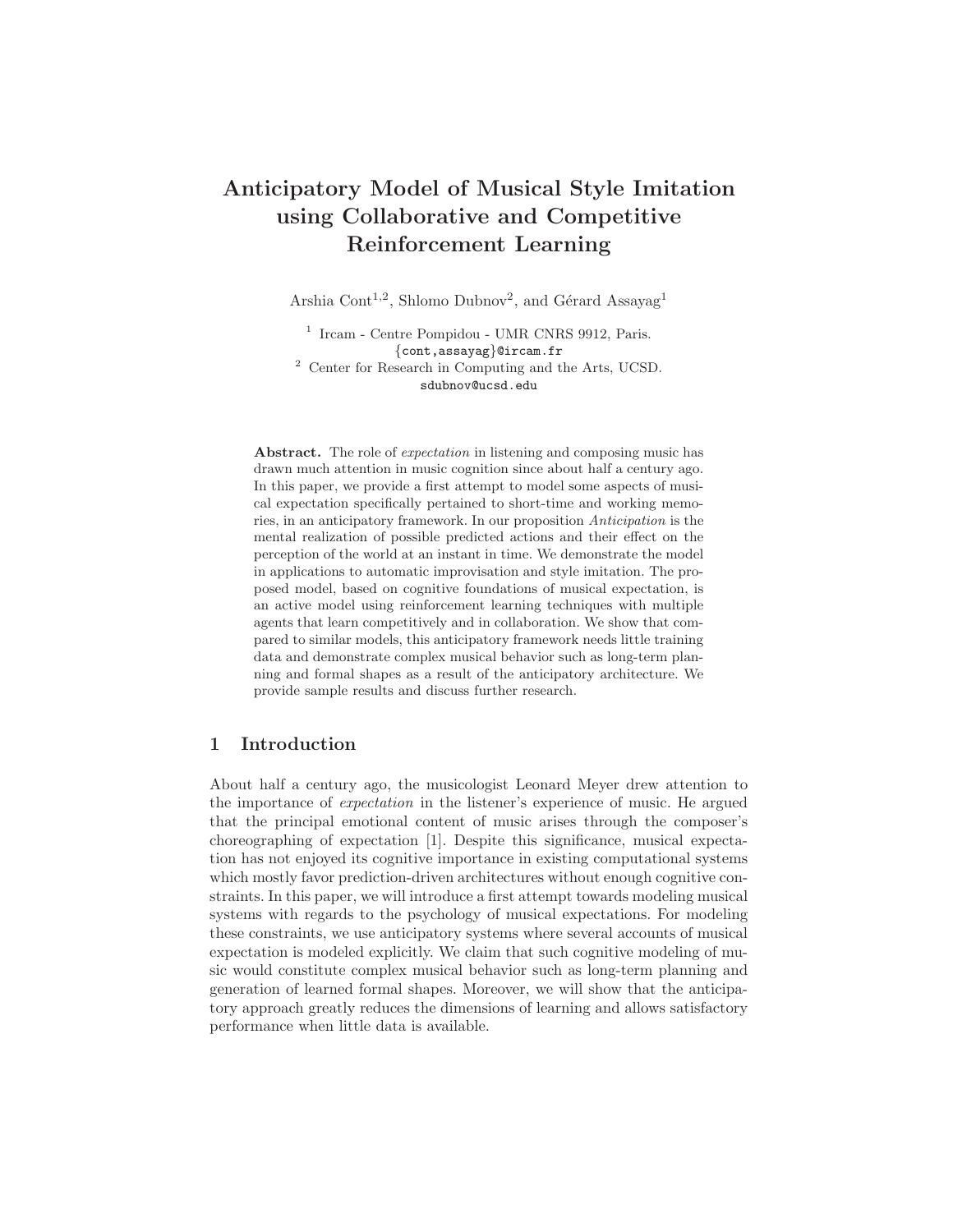We start the paper by studying the cognitive foundations of music as the core inspiration for the proposed architecture. In section 2, we discuss important aspects of the psychology of music expectation such as auditory learning, mental representations of expectations and auditory memory. Our hope is that such studies create motivations for modeling complex musical behavior as proposed.

We demonstrate our system in applications to automatic music improvisation and style imitation as a direct way to showcase complex musical behavior. Musical style modeling consists of building a computational representation of the musical data that captures important stylistic features. Considering symbolic representations of musical data, such as musical notes, we are interested in constructing a mathematical model such as a set of stochastic rules, that would allow creation of new musical improvisations by means of intuitive interaction between human musicians or music scores and a machine. In section 3 we study some of the important approaches in the literature for the given problem. We will be looking at these systems from two perspectives: that of representation and memory underlying the challenge of dimensionality of music information, and that of modeling addressing learning and grasping stylistic features.

Section 4 provides background on anticipatory modeling used in the proposed system. It also contains the main idea behind our anticipatory modeling of musical expectation. Our design explicitly addresses two types of anticipatory models introduced in [2]: state anticipation and payoff anticipation. In this work, we tend to model two aspects of musical expectations, namely dynamic adaptive and conscious expectations as discussed in section 2.

The proposed architecture features reinforcement learning as an interactive module between the system and an outside environment and addresses adaptive behavior in auditory learning. In general, our model is a modular system that consists of three main modules: *memory, guides* and *learning*. The memory module serves for compact representation and future access of music data. Guides are reinforcement signals from the environment to the system or from previous instances of the system onto itself that guide the learning module to relevant places places in memory for updates and learning. The learning module captures stochastic behavior and planning through interactive learning. In section 5 we overview the general architecture and each module will be then presented separately in sections 6 to 8. After the design, we demonstrate some generation results in section 9. Results show evidence of long-term planning achieved through learning as an outcome of anticipatory modeling of working memory in music cognition. Furthermore, the system requires much less training data compared to similar systems, again due to the proposed anticipatory framework. We end this chapter by discussing the complexity of the proposed anticipatory architecture and future works.

# **2 Cognitive Foundations**

The core foundations of the proposed model in this chapter is based on the *psychology of musical expectation*. In his recent book, David Huron vastly studies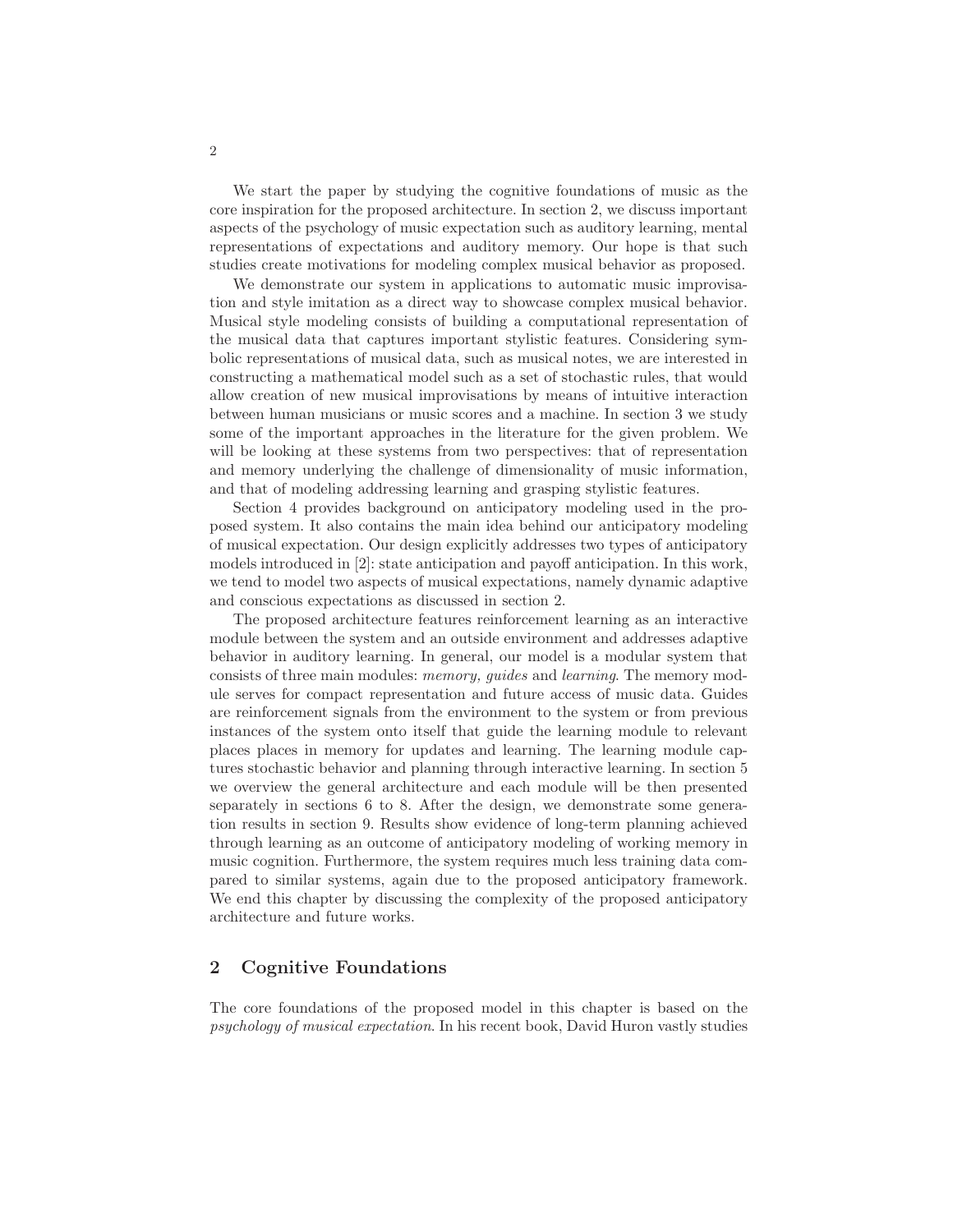various aspects of music expectation [3]. Here, we highlight important aspects of his work along other cognitive facts pertinent to our proposal.

## **2.1 Auditory Learning**

There are extensive evidence for the *learning* aspect of musical expectation through auditory learning and in opposition to innate aspects of these behaviors. One of the most important discoveries in auditory learning, has been that listeners are sensitive to the probabilities of different sound events and patterns, and these probabilities are used to form expectations about the future. An important research landmark in favor of this claim is the work in [4]. On the other hand, brain does not store sounds. Instead, it interprets, distills and represent sounds. It is suggested that brain uses a combination of several underlying presentations for musical attributes [3]. A good mental representation would be one that captures or approximates some useful organizational property of an animal's actual environment.

But how does the brain know which representation to use? Huron suggests that expectation plays a major role. There is good evidence for a system of rewards and punishments that evaluates the accuracy of our unconscious predictions about the world. Our mental representations are being perpetually tested by their ability to usefully predict ensuing events, suggesting that *competing and concurrent representations* may be the norm in mental functioning [3]. This view is strongly supported by the neural Darwinism theory of Edelman [5]. According to this theory, representations compete with each other according to Darwinian principles applied to neural selection. Such neural competition is possible only if more than one representation exists in the brain. In treating different representations and their expectation, each listener will have a distinctive listening history in which some representations have proved more successful than others.

#### **2.2 Mental Representations of Expectation**

According to Huron, memory does not serve for recall but for *preparation*. In chapter 12 of his book, Huron tries to address the structure rather than content of mental representations and introduces a taxonomy for auditory memory that constitutes at least four sources of musical expectations as follows:

- **Veridical Expectation:** Episodic Memory is an explicit memory and a sort of autobiographical memory that holds specific historical events from our past. Episodic memory is easily distorted and in fact, the distortion occurs through repeated retelling or recollection. Most importantly, our memories for familiar musical works are episodic memories that have lost most of their autobiographical history while retaining their accuracy. This sense of familiarity or expectation of familiar works is refereed to, by Huron and Bharucha, as *Veridical expectation.*
- **Schematic Expectation:** Schematic expectation is associated with *Semantic memory*; another type of explicit memory which holds only declarative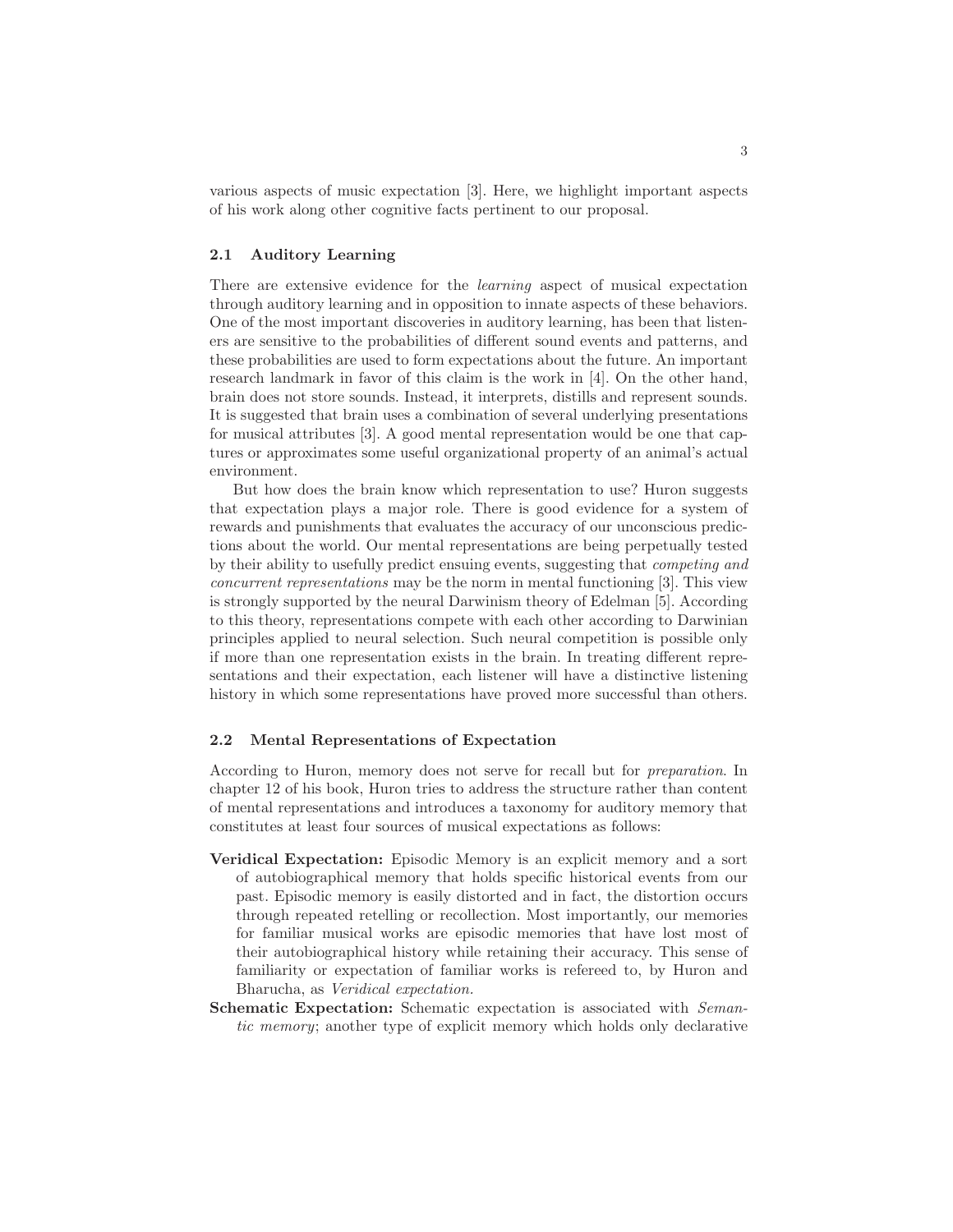knowledge and is distinguished from episodic by the fact that it does not associate the knowledge to any historical past but as stand-alone knowledge. This kind of memory is most active in first-exposure listening (when we do not know the piece) where our past observations and learned schemas are generalized. These sort of auditory generalizations are reminiscent of the learned categories characteristic of semantic memory.

- **Dynamic Adaptive Expectation:** Expectation associated with Short-term memory is *Dynamic Adaptive Expectation*. It occurs when events do not conform with expectations that have been formed in the course of listening to the work itself. These expectations are updated in realtime especially during exposure to a novel auditory experience such as hearing a musical work for the first time.
- **Conscious Expectation:** All the three types of expectations discussed above are unconscious in origin. Another important class of expectations arise from conscious reflection and prediction. Such explicit knowledge might come from external sources of information (such as program notes) or as part of a listener's musical expertise, or even arise dynamically while listening to a novel musical work. An argument for the last type, and most important for this work, is the perception of musical form during listening. This form of expectation come from the mental desktop psychologists refer to as working memory.

All these expectation schemes operate concurrently and in parallel. Schematic expectations are omnipresent in all of our listening experiences. When listening to a familiar work, the dynamic-adaptive system remains at work – eventhough the veridical expectation anticipates exactly what to expect. Similarly, when listening for the first time to an unfamiliar work, the veridical system is constantly searching for a match with familiar works. The veridical system is essential for catching the rare moments of musical quotation or allusion. In short, an anticipatory effect such as *surprise* is a result of various types of interactions among these lower-level components of music expectation cognition. For a thorough discussion see [3].

An ideal anticipatory model of music cognition should address all four types of expectations addressed above. However, for this work as a first attempt, we focus on *dynamic adaptive expectation* and *conscious expectation* and address the rest in future works. For the latter, we are interested in the conscious expectations that arise dynamically while listening to a "new" musical work.

#### **2.3 Memory and Reinforcement**

The role of memory in the brain for music might hint us on how musical representations are stored and how they interact within themselves in the brain and with an outside environment. In the previous section we looked at the representational aspect of memory with regard to music expectation and here briefly introduce the interactive level. This interactive level should guide us on how we can model memory access and learning for our purpose.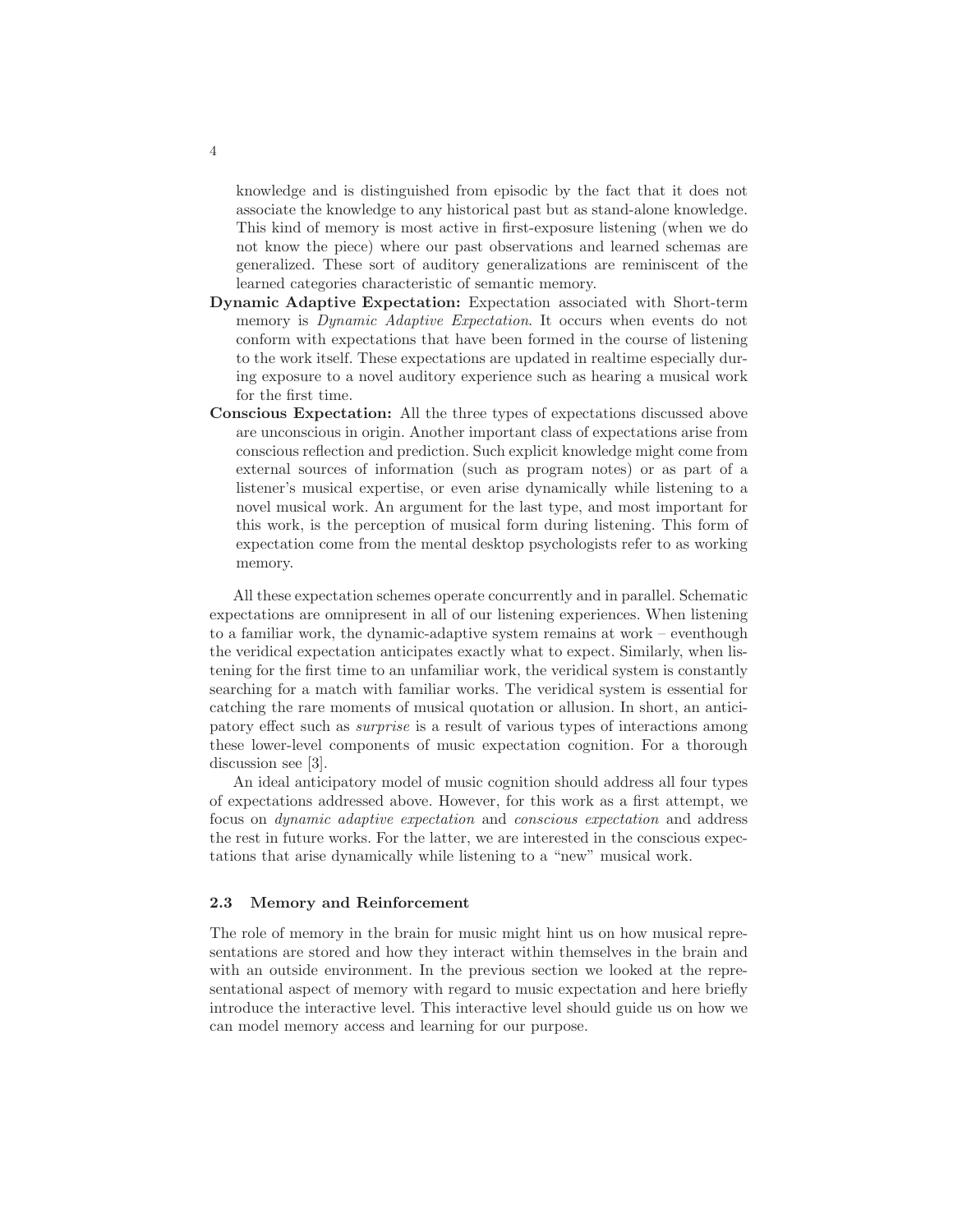Snyder in [6] proposes an auditory model of memory that consists of several stages, from which we consider feature extraction, Long Term Memory (LTM) and Short Term Memory (STM). Feature extraction is some sort of perceptual categorization and grouping of data. Events processed at this stage can activate those parts of LTM evoked by similar events in the past. Activated LTM at this point form a context for current awareness. This context takes the form of expectations that can influence the direction that current consciousness takes. Memory also acts like a filter determining which aspects of our environment we are aware of at a given time. LTM that reaches this higher state of activation can then persist as current STM. Information in STM might be repeated or rehearsed. This rehearsal greatly *reinforces* the chances that the information being circulated in STM will cause modifications in permanent LTM. We consider both activation and reinforcement processes in our design of guide and learning modules.

Besides this unconscious level of reinforcement, like sensory representations, conscious thinking also requires some guidance and feedback to ensure that thinking remains biologically adaptive [3]. Useful thinking needs to be rewarded and encouraged, while useless thinking needs to be suppressed or discouraged.

## **3 Background on Stochastic Music Modeling**

In this section we look at several prior attempts to modeling music signals either for generation (automatic improvisation or style imitation) or modeling longterm dependencies observed in music time series. In this work, we are interested in *automatic* systems where there are no rules or a priori information abducted into the system by experts and everything is learned through the life-span of the system. Moreover, we are interested in systems which address directly the complexity of music signals as will be clear shortly.

Earlier works on style modeling employed information theoretical methods inspired by universal prediction. In many respects, these works build upon a long musical tradition of statistical modeling that began in the 50s with Hiller and Isaacson's "Illiac Suite" [7] and Xenakis using Markov chains and stochastic processes for musical composition [8]. In what follows, we will review some of the state-of-the-arts systems proposed in the literature from two standpoints: their musical representations and stochastic modeling.

#### **3.1 Musical Representation**

Music information has a natural componential and sequential structure. While sequential models have been extensively studied in the literature, componential or multiple-attribute models still remain a challenge due to complexity and explosion in the number of free parameters of the system. Therefore, a significant challenge faced with music signals arises from the need to simultaneously represent and process many attributes of music information. The ability (or inability)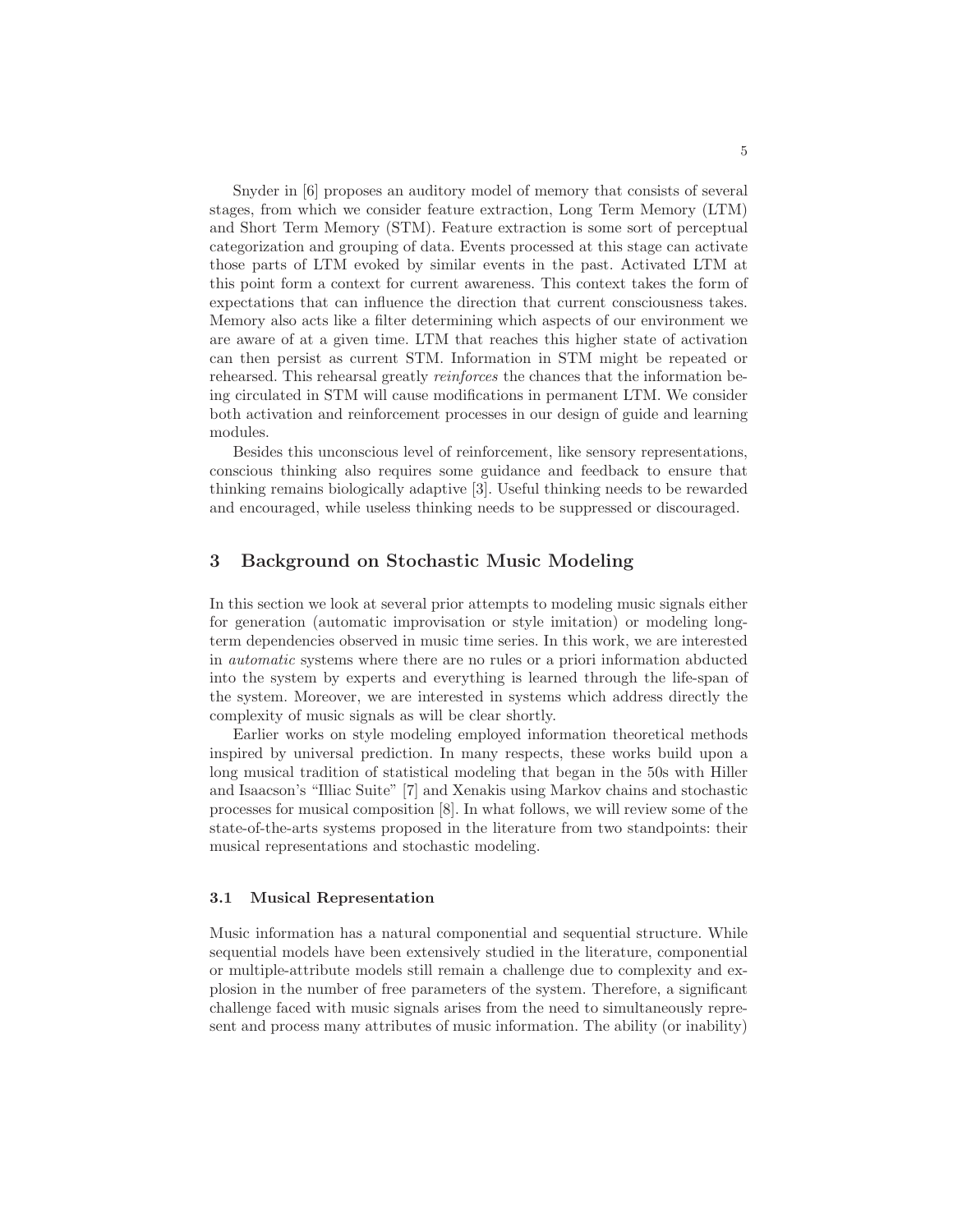of a system to handle this level of musical complexity can be revealed by studying its ways of musical representations or memory models both for storage and learning. Here, we will compare different memory models used and proposed in the literature for systems considering this complex aspect of music signals. We will undertake this comparison by analytically looking at each model's complexity and its modality of interaction across attributes which in terms, determine its power of (musical) expressivity. We will be looking at *cross-alphabets* [9–11], *multiple-viewpoints* [12] and mixed memory *Factorial Markov models* [13].

In order to better understand each model in this comparison, we use a toy example demonstrated in Figure 3.1 containing the first measure of J.S.Bach's *two-part invention No.* 5 (Book II). The music score in figure 3.1 is parsed between note onsets to obtain distinct events through time as demonstrated. In this article, we consider discrete MIDI signals as is clear from the figure. For the sake of simplicity, we only represent three most important attributes, namely pitch, harmonic interval and beat duration of each parsed event as shown in Table 3.1. This table represents 15 vector time series  $I_t$  corresponding to 15 parsed events in Figure 3.1 where each event has three components  $(i_t^{\mu})$ . Let k denote the number of components for each vector  $I_t$  and  $n_\ell s$  denote the dictionary size for each attribute  $i_t^{\ell}$ . Later in section 6, we will use the same example to demonstrate our alternative representation scheme.

| Event Number $I_t$ $  I_1 I_2 I_3 I_4 I_5 I_6 I_7 I_8 I_9 I_{10} I_{11} I_{12} I_{13} I_{14} I_{15}$                                                                                                                                           |  |  |  |  |  |  |  |  |
|------------------------------------------------------------------------------------------------------------------------------------------------------------------------------------------------------------------------------------------------|--|--|--|--|--|--|--|--|
|                                                                                                                                                                                                                                                |  |  |  |  |  |  |  |  |
| MIDI Pitch $(i_t^1)$ 0 51 63 62 63 0 65 0 67 67 63 68 68 58 60<br>Harmonic Interval $(i_t^2)$ 0 0 0 0 24 0 0 0 4 5 0 8 6 0 0<br>Duration $(i_t^3)$ 1 1 1 1 1 1 2 1 1 1 1 1 1 1 1 1 1<br><b>Table 1.</b> Music attributes for distinct events o |  |  |  |  |  |  |  |  |
|                                                                                                                                                                                                                                                |  |  |  |  |  |  |  |  |
|                                                                                                                                                                                                                                                |  |  |  |  |  |  |  |  |
|                                                                                                                                                                                                                                                |  |  |  |  |  |  |  |  |

**Cross alphabets** The simplest model used so far in music applications is *crossalphabet* where a symnol is a vector of multiple attributes. Therefore, crossalphabet models are very cheap but they do not model interaction among components in any ways. To overcome this shortcoming, researchers have considered various membership functions to allow for these context dependencies through various heuristics [10, 11]. Such heuristics might make the system dependent upon the style of music being considered or reduce generalization capabilities. Moreover, as the number of components (or dimensions) increase this representation becomes less informative of the underlying structure.

In our toy example each symbol of the alphabet is a unique 3-dimensional vector. Note that in this specific example, there are 15 alphabets since none of them is being reused despite considerable amount of modal interactions among components and high autocorrelations of each independent component.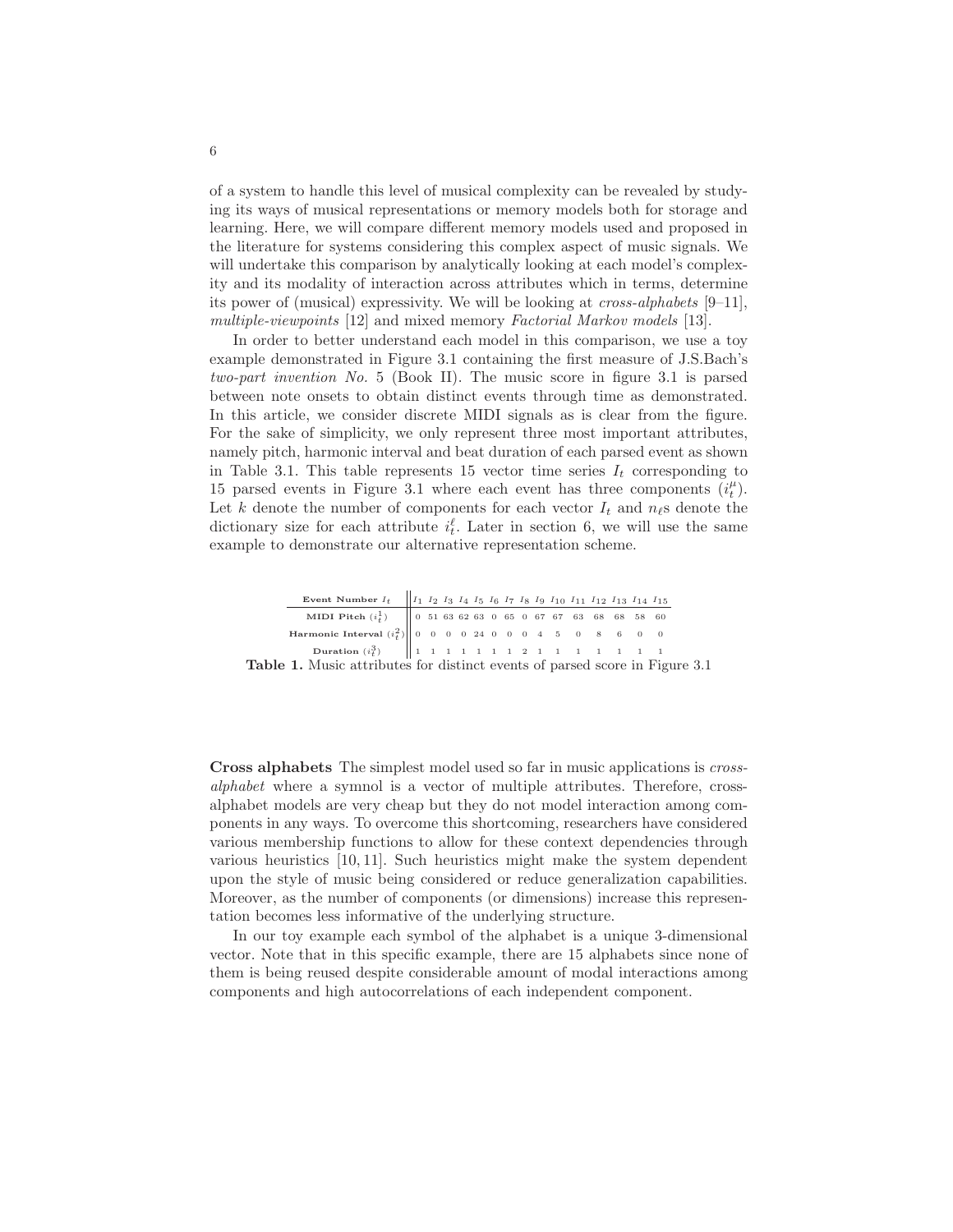

**Fig. 1.** Parsed pianoroll presentation for the first measure of J.S.Bach's two-part In*vention No.5* (Book II) with quantization of  $\frac{1}{16}$  beats

**Multiple viewpoints** *Multiple viewpoints model* [12] is obtained by deriving individual expert models for each musical attribute and then combining the results obtained from each model. This means that in the multiple viewpoint model of the above example, three other rows for two-dimensional representations of <pitch, harmonic interval>, <pitch, duration>, etc. and one row of three-dimensional vectors are added to the representation. At this stage, the model's *context* is constructed.

Multiple viewpoint models are more expressive than cross-alphabet models since by combining models we allow modal interactions among components. Moreover, the system can reach parts of the hypothesis space that the individual models would not be able to reach. However, the context space is obviously too large and hence, learning requires huge repertoire of music for training data to generate few musical phrases [12]. In our toy example, with 9 distinct pitches, 6 distinct harmonic intervals and 2 durations, the state-space of this model amounts to  $9 + 6 + 2 + 54 + 18 + 12 + 108 = 209$ .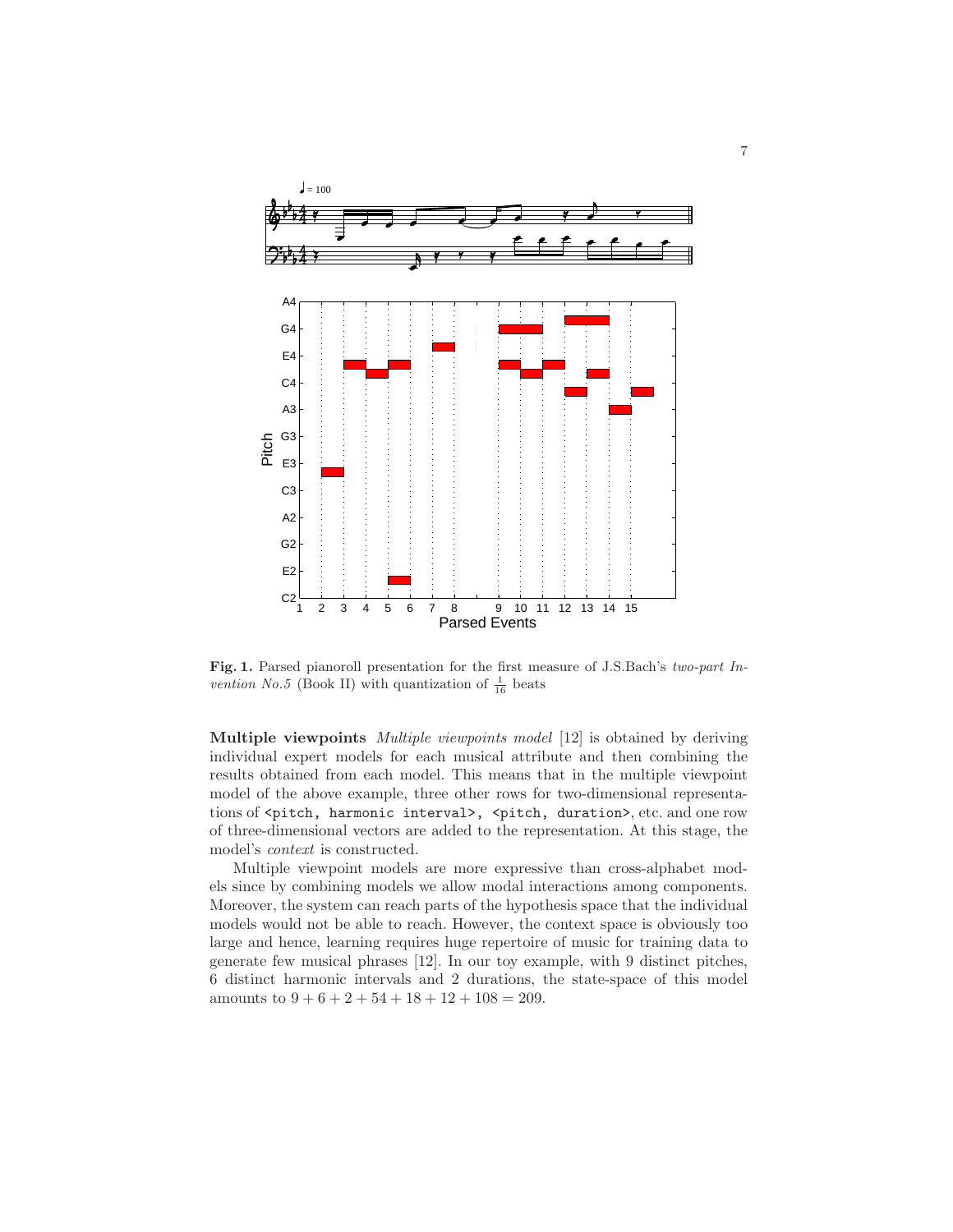**Factorial Markov Models** Mixed Memory models are geared to situations where combinatorial structure of state space leads to an explosion of the number of free parameters. But unlike the above methods, the alphabets of the dictionary is assumed known instead of them being added online to the system. Factorial Markov models, model the coupling between components in a compact way.

To obtain a compact representation, we assume that components at each time t are conditionally independent given the previous vector event at  $t-1$ , or

$$
P(I_t|I_{t-1}) = \prod_{\nu}^{k} P(i_t^{\nu}|I_{t-1})
$$
\n(1)

and that the conditional probabilities  $P(i_t^{\nu}|I_{t-1})$  can be expressed as a weighted sum of "cross-transition" matrices:

$$
P(i_t^{\nu}|I_{t-1}) = \sum_{\mu=1}^{k} \phi^{\nu}(\mu) a^{\nu\mu}(i_t^{\nu}|i_{t-1}^{\mu})
$$
\n(2)

where  $\phi^{\nu}(\mu)$ s are positive numbers that satisfy  $\sum_{\mu} \phi^{\nu}(\mu) = 1$  and measure the amount of correlation between the different components of the time series. A non-zero  $\phi^{\nu}(\mu)$  means that all the components at *one time step* influence the *v*th component at the next. The parameters  $a^{\nu\mu}(i'|i)$  are  $n \times n$  are transition matrices and provide a compact way to parameterize these influences [13].

The number of free parameters in eq. 2 is therefore upper-bounded by  $O(k^2n^2)$ (where *n* denote  $\max n_i^3$ ) and the state-space size is  $\prod_i n_i$ . In our toy example the state-space size of the system would be  $9 \times 6 \times 2 = 108$ .

#### **3.2 Stochastic Modeling**

In this section, we review the systems mentioned above in terms of their ways of learning stochastic rules or dependencies from given musical sequences in order to generate new ones in the same style of music.

The most prevalent type of statistical model encountered for music are *predictive* models based on *context* implying general Markov models [14]. Universal prediction methods improved upon the limited memory capabilities of Markov models by creating context dictionaries from compression algorithms, specifically using the Lempel-Ziv incremental parsing [15] , and employing probability assignment according to Feder et al. [16]. Music improvisation was accomplished by performing a random walk on the phrase dictionary with appropriate probabilistic drawing among possible continuations [17, 9, 11]. Later experiments explored Probabilistic Suffix Tree (PST) [18], and more recently in [10] using Factor Oracle (FO) [19]. Other methods include the use of Genetic Algorithms [20] and neural networks [21] just to name a few.

<sup>&</sup>lt;sup>3</sup> In original paper of Factorial Markov models, the authors assume that the dictionary sizes are all the same and equal to  $n$ . For the sake of comparison we drop this assumption but keep  $n$  as defined above to obtain the coarse definition in equation 2.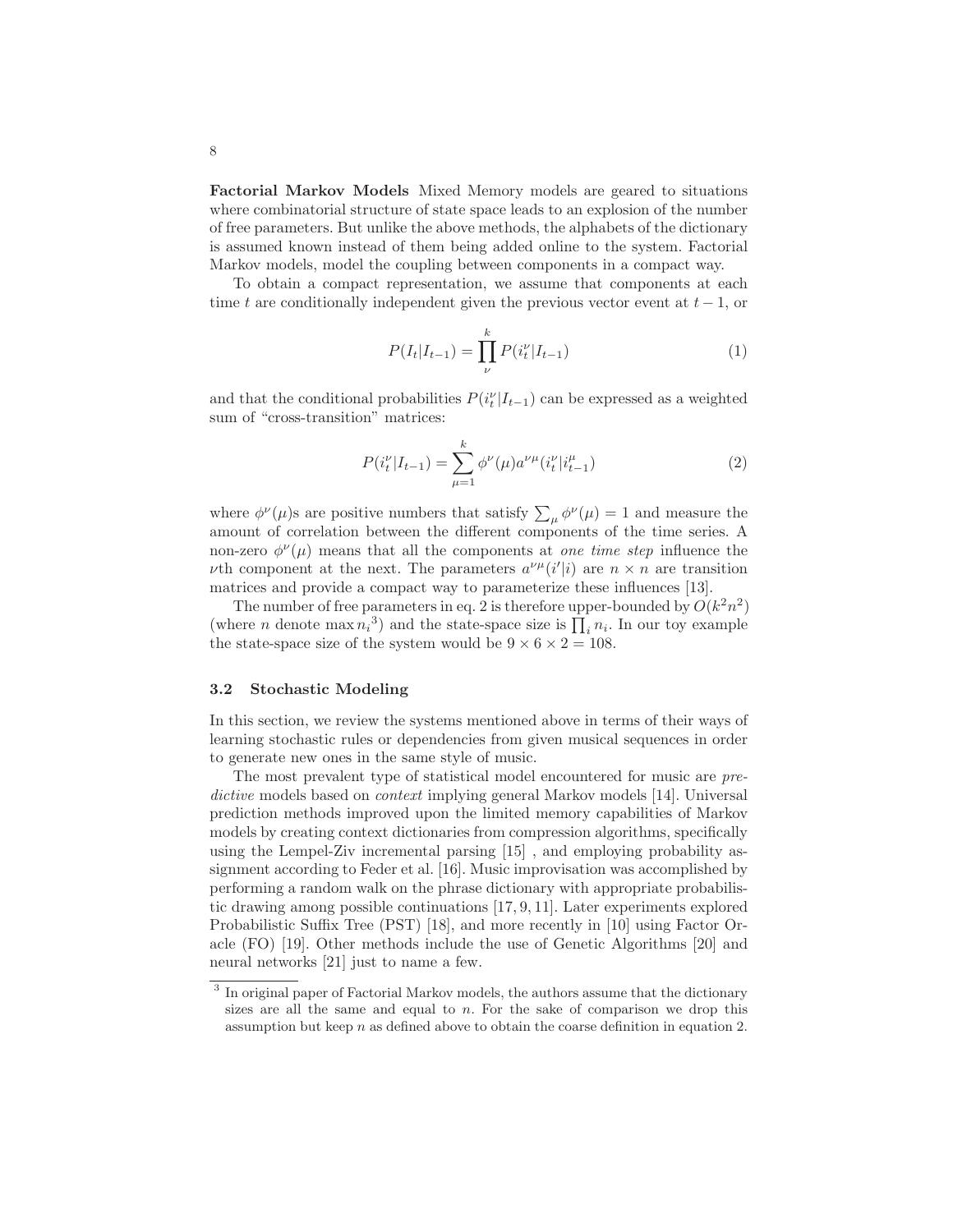The inference and learning structures for Multiple Viewpoint Models (section 3.1) can be categorized as *Ensemble Learning* algorithms and have had multiple manifestations [22, 12]. One advantage of this type of modeling is the explicit consideration of long-term dependencies during learning where they combine the viewpoint predictions separately for long-term and short-term models [22]. Due to the explosion of parameters, results of learning are hard to visualize and assess. Their generation samples are usually few monophonic bars out of learning on an entire database of music (e.g. all Bach chorals).

Despite the explicit componential representation of Factorial Markov Models, the correlation factors  $\phi^{\nu}(\mu)$  model only *one step* dependencies and lack modeling long-term behavior, essential in computational models of music. Correspondingly, authors use this method to analyze correlations between different voices in componential music time series without considering generation [13].

Another main drawback of the above methods is lack of responsiveness to changes in musical situations that occur during performance, such as dependence of musical choices on *musical form* or changes in *interaction* between players during improvisation. Interaction has been addressed previously in [11] for PST based improvisation by means of a fitness function that influenced prediction probabilities according to an ongoing musical context, with no consideration of planning or adaptive behavior. Statistical approaches seem to capture only part of the information needed for computer improvisation, i.e. successfully modeling a relatively short term stylistics of the musical *surface*. Although variable Markov length and universal methods improve upon the finite length Markov approach, they are still insufficient for modeling the true complexity of music improvisation.

# **4 Background on Anticipatory Modeling**

All of the systems reviewed in the previous section are based on predictions out of a learned context. In this work, we extend this view by considering *musical anticipation* and in accord with the psychology of musical expectation. Anticipation is different from both prediction and expectation. An anticipatory system, in short, is "a system containing a *predictive model* of itself and of its *environment*, which allows it to change state at an instant in accord with the model's predictions pertaining to a later instant" [23]. More concretely, *Anticipation* is the mental realization of possible predicted actions and their effect on the perception and learning of the world at an instant in time. Hence, anticipation can be regarded as a marriage of actions and expectations. In this framework, an anticipatory system is in constant interaction with an outside environment for which, it possesses an internal predictive model. In an anticipatory system, action decisions are based on future predictions as well as past inference. It simulates adaptive frameworks in the light of different behaviors occurring in interaction between the system with itself and/or its environment. In this view, the anticipatory effect can be described as a reinforcing feedback as a result of the interaction between the system and the environment onto the system.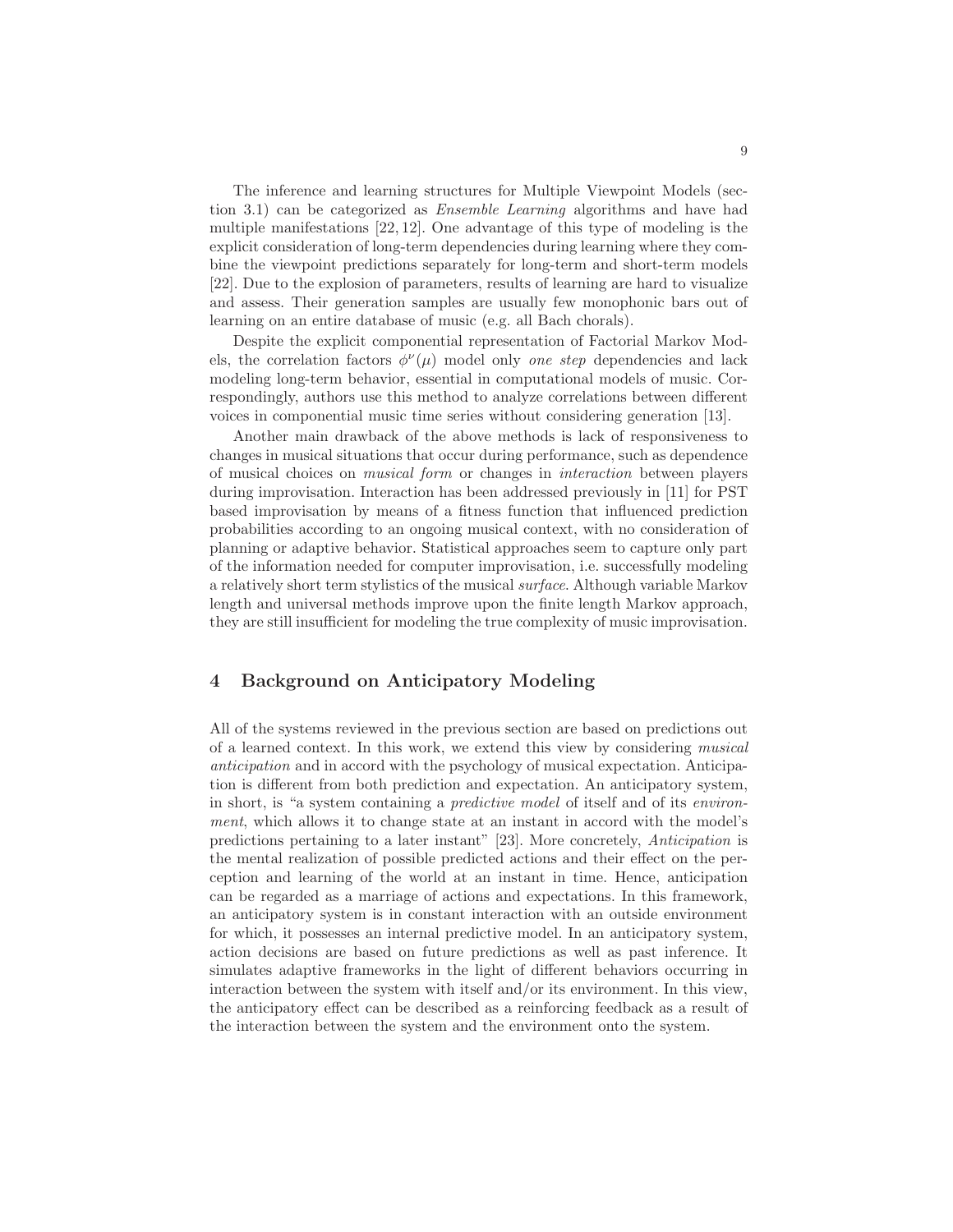In [2] Butz et al. draw distinction between four types of anticipation for modeling: *Implicit, Payoff, Sensory*, and *State* anticipations. We did not find a direct correspondence between those mentioned in section 2. The proposed system in this chapter is both a *payoff anticipatory system* and *state anticipation system*. Figure 2 shows the diagrams for both models separately and how they use future predictions for decision making. The system proposed hereafter is state anticipatory because of the explicit use of prediction and anticipation during both learning and decision making. It is also a payoff anticipatory system because of the selective behavior caused by the collaborative and competitive learning and generation discussed in section 8. From a musical standpoint following our introduction in section 2, we attempt implicit modeling of short-term and working memories responsible for dynamic adaptive expectation and long-term planning.



**Fig. 2.** Anticipatory Modeling diagrams used in the proposed system.

Davidsson in [24] proposes a framework for preventive anticipation where he incorporates collaborative and competitive multiple agents in the architecture. While this has common goals with our proposal, it is different since Davidsson uses rule-based learning with ad-hoc schemes for collaboration and competition between agents. Recently, in the computer music literature, Dubnov has introduced an anticipatory information rate measure that when run on non-stationary and time varying data such as audio, can capture anticipatory profile and emotional force data that has been collected using experiments with humans [25].

## **5 General Architecture**

After the above introduction, it is natural to consider a *reinforcement learning (RL)* architecture for our anticipatory framework. The reinforcement learning problem is meant to be a straightforward framing of the problem of learning from interaction to achieve a goal. The learner and decision-maker is called the agent. The thing it interacts with, comprising everything outside the agent, is called the environment. These interact continually, the agent selecting actions and the environment responding to those actions and presenting new situations to the agent. The environment also gives rise to rewards, special numerical values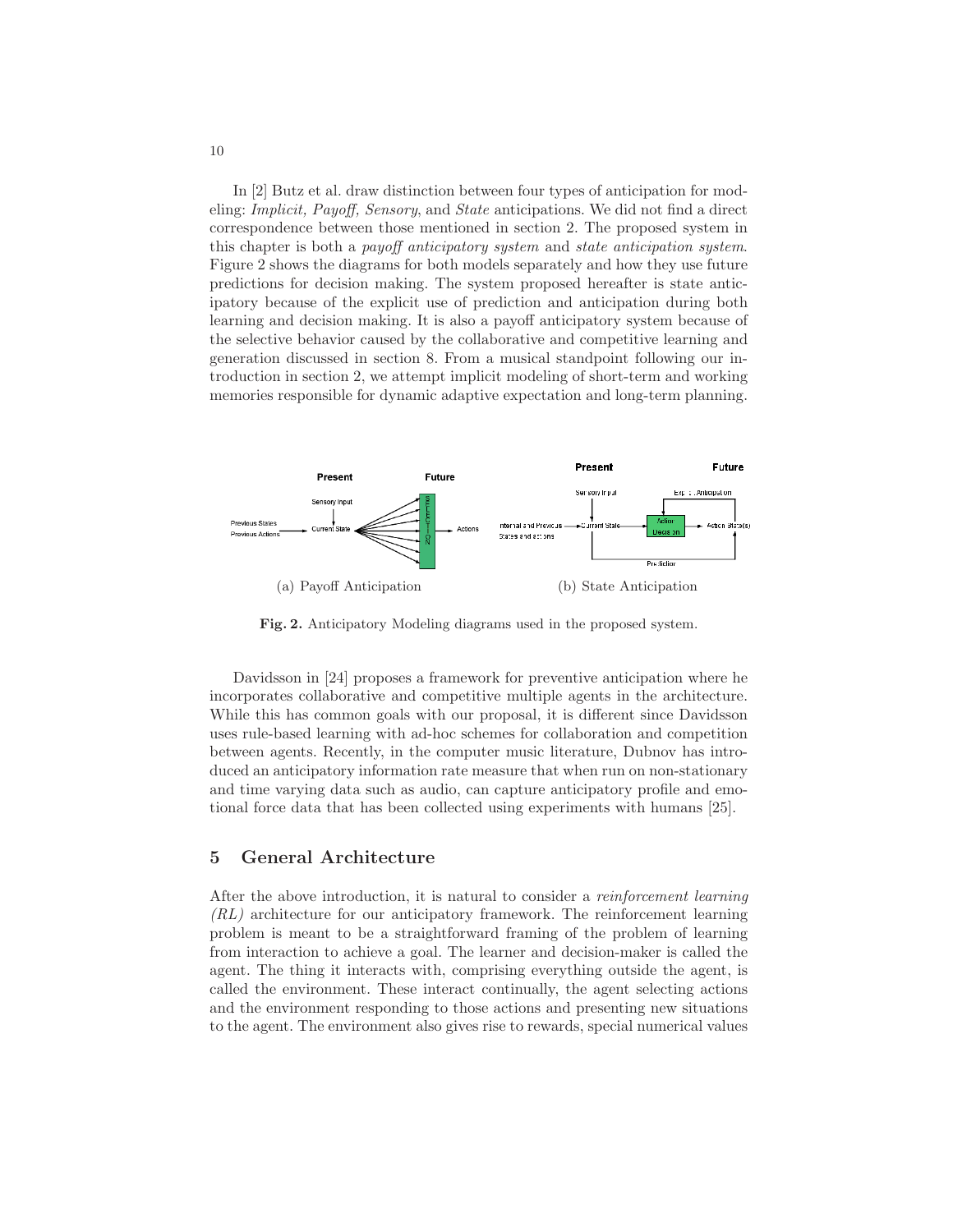that the agent tries to maximize over time. This way, the model or agent is interactive in the sense that the model can change through time according to reinforcement signals sent by its environment. Any RL problem can be reduced to three signals passing back and forth between an agent and its environment: one signal to represent the choices made by the agent (the actions), one signal to represent the basis on which the choices are made (the states), and one signal to define the agent's goal (the rewards)[26]. In a regular RL system, rewards are defined for goal-oriented interaction. In musical applications, defining a *goal* would be either impossible or would limit the utility of the system to a certain style. In this sense, the rewards used in our interaction are rather *guides* to evoke or repress parts of the learned model in the memory, as discussed in section 7.

In our system, agents are learners and improvisors based on a model-based RL *dyna* architecture [26]. Here, the environment is anything that lies outside the agent, or in this case, a human performer or a music score fed sequentially into the system. Each agent has an internal model of the environment and adapts itself based on new musical phrases and rewards it receives at each interaction. For our purpose, we propose two execution modes as demonstrated in Figure 3. In the first, referred to as *Interaction mode*, the system is interacting either with a human performer (live) for machine improvisation or with music score(s) for style imitation and occurs when external information is being passed to the system from the environment. During the second mode, called *self listening mode*, the system is in the generation phase and is interacting with itself.



**Fig. 3.** Machine Improvisation modes diagram

The internal models in agents play the role of *memory* and *mental representations* of input sequences from the environment and will be detailed in the following section. At each instance of interaction, the agents update their models and learn strategies as discussed in section 7 and using guides or rewards presented in section 8.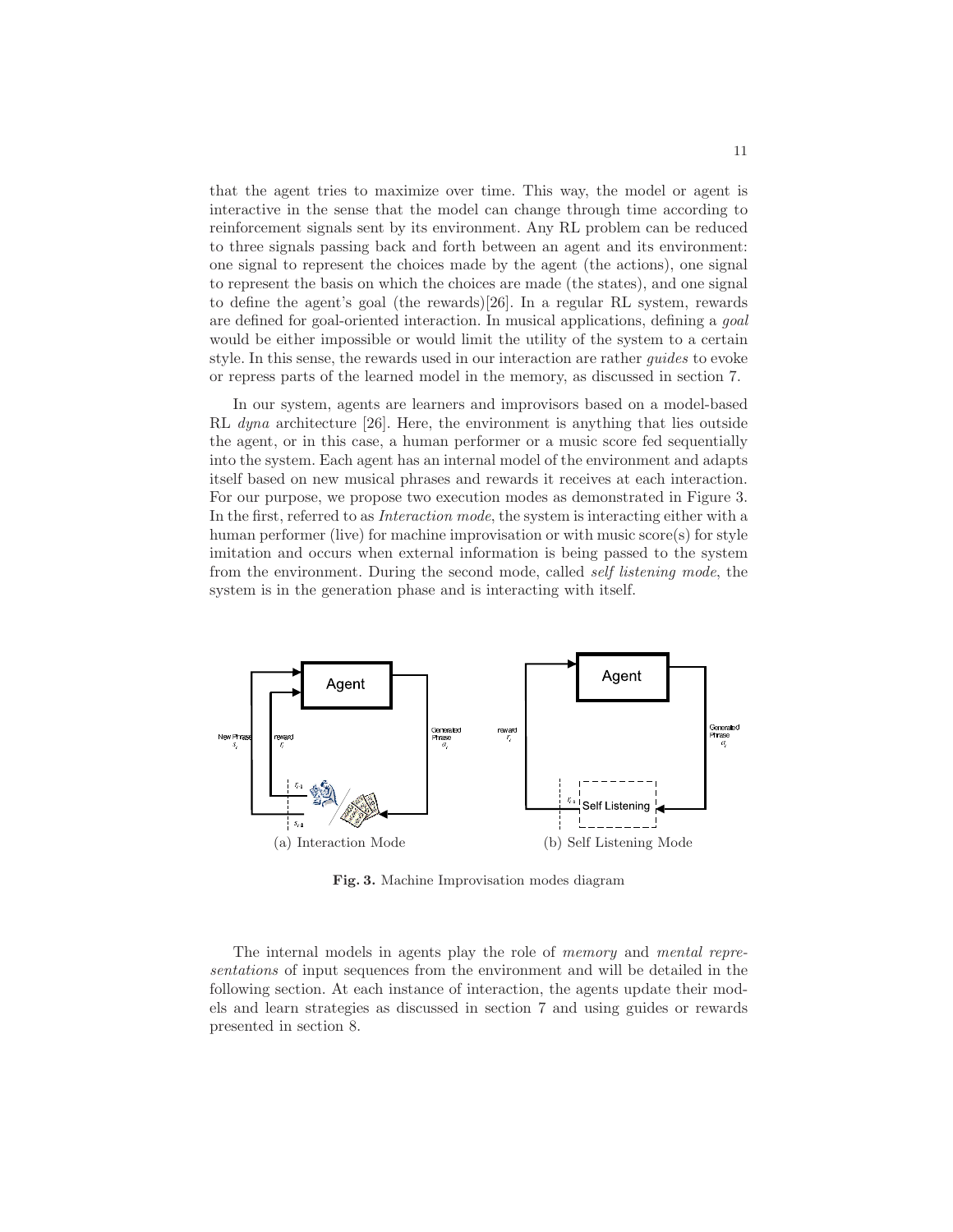## **6 Musical Representation**

Representation of musical sequences in our system serves as musical memory, mental representation of music signals and internal models of the agents. A single music signal has multiple attributes and as stated earlier, each attribute is responsible for an individual mental representation which *collaborates* and *competes* with others during actions and decision making. This collaboration and competition is handled during learning and is discussed in section 8. For now, it suffices to say that the agent in both modes of interaction in Figure 3 consists of multiple agents, each responsible for *one* musical attribute. This feature is of great importance since it reduces the dimensionality of the system during learning, allowing it to interact when small data is available and in a fast way. The number of attributes and nature of them are independent of the agent architecture. For this experiment, we hand-picked 3 different attributes (pitch, harmonic interval and quantized duration in beats) along with their first difference, hence a total of 6. Upon the arrival of a MIDI sequence, it is quantized, cut into polyphonic "slices" at note onset/offset positions, and then different viewpoints are calculated for each slice. Slice durations are represented as multiples of the smallest significant time interval that a musical event would occupy during a piece (referred to as *tatum*). For demonstration, table 6 shows these features as time series data calculated over the score of figure 3.1.

| Event Number $\begin{vmatrix} 1 & 2 & 3 & 4 & 5 & 6 & 7 & 8 & 9 & 10 & 11 & 12 & 13 & 14 & 15 \end{vmatrix}$                                   |  |  |  |  |  |  |  |  |
|------------------------------------------------------------------------------------------------------------------------------------------------|--|--|--|--|--|--|--|--|
| Pitch (MIDI) 0 51 63 62 63 0 65 0 67 67 63 68 68 58 60<br>Harmonic Int. 0 0 0 0 24 0 0 0 4 5 0 8 6 0 0<br>Duration 1 1 1 1 1 1 2 1 1 1 1 1 1 1 |  |  |  |  |  |  |  |  |
|                                                                                                                                                |  |  |  |  |  |  |  |  |
|                                                                                                                                                |  |  |  |  |  |  |  |  |
|                                                                                                                                                |  |  |  |  |  |  |  |  |
|                                                                                                                                                |  |  |  |  |  |  |  |  |
|                                                                                                                                                |  |  |  |  |  |  |  |  |

**Table 2.** Time series data on the score of figure 3.1 showing features used in this experiment

After the data for each viewpoint is gathered it has to be represented and stored in the system in a way to reflect principles discussed in section 2. Of most importance for us are the expressivity of the model, least computational complexity and easy access throughout the memory model. There are many possible solutions for this choice. In our multiple-agent framework, we have chosen to store each attribute as a *Factor Oracle (FO)* [19]. In this paper, we give a short description of the properties and construction of FO and leave the formal definitions and musical interests in [19, 10]. Basically a factor oracle is a finite state automaton learned incrementally in linear time and space. A learned sequence of symbols  $A = a_1 a_2 \cdots a_n$  ends up in an automaton whose states are  $s_0, s_1, s_2 \cdots s_n$ . There is always a transition arrow labeled by symbol  $a_i$  going from state  $s_{i-1}$  to state si. Depending on the structure of A, other arrows may appear: *forward transi-*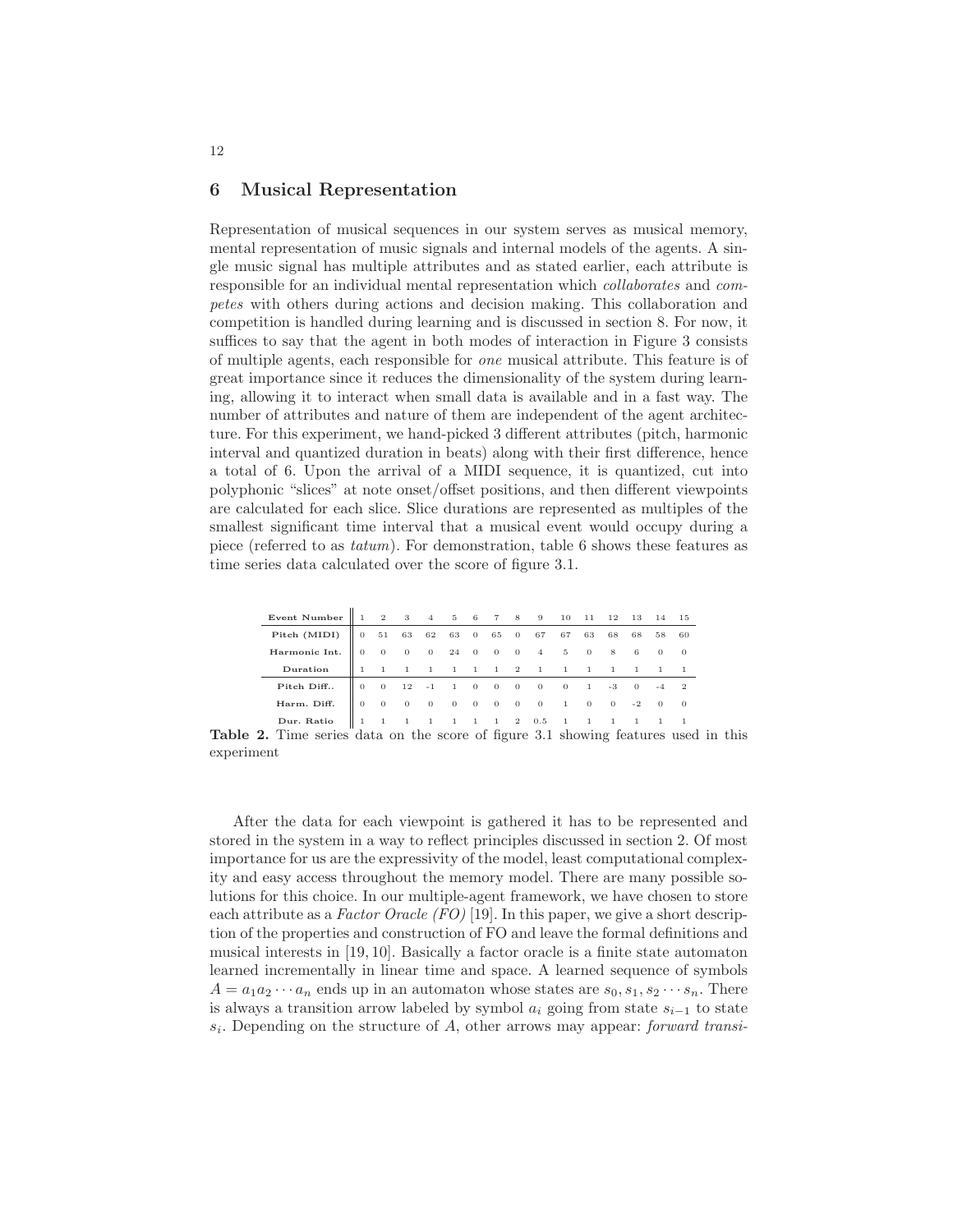*tions* from a state  $s_i$  to a state  $s_j$ ,  $0 \leq i \leq j \leq n$ , labeled by symbol  $a_j$ ; *suffix links*, directed backward and bearing no label. The forward transitions model a factor automaton, that is every factor  $p = a_i a_{i+1} \cdots a_{j-1} a_j, \ 1 \leq i \leq j \leq n$  in A corresponds to a unique transition path labeled by  $p$ , starting in  $s_0$  and ending in state  $s_i$ . Suffix links connect repeated patterns of A, i.e. states sharing large common suffixes. In general, given a sequence, the constructed FO returns two *deterministic* functions: a transition function  $F_{trn}: S \times \Sigma \rightarrow \{S \cup \emptyset\}$  and suffix links  $F_{sfx}$ :  $S \to \{S \cup \emptyset\}$ , where S is the set of states and  $\Sigma$  is the alphabet on which A is constructed. Figure 4 shows four instances of FO construction over data presented in table 6.

An important property of FO for this work is their power of generation. Navigating the oracle and starting in any place, following forward transitions generates a sequence of labeling symbols that are repetitions of portions of the learned sequence; following one suffix link followed by a forward transition generates an alternative path in the sequence, creating a recombination based on a shared suffix between the current state and the state pointed at by the suffix link. This shared suffix link is called context in context-inference models. In addition to completeness and incremental behavior of this model, the best suffix is known at the minimal cost of just following one pointer. By following more than one suffix link before a forward jump or by reducing the number of successive factor link steps, we make the generated variant less resemblant to the original.

## **7 Environmental Interactions**

*Guide* signals received from the environment are an essential part of the proposed system since they define the sensitivity of the system to outside world, directions it can take and its musical capabilities. When at time  $t$  the new music sequence  $A<sup>t</sup> = a<sub>1</sub>a<sub>2</sub> \cdots a<sub>N</sub>$  is received from the environment, an ideal reward signal should reinforce parts of memory which most likely evoke the sequence received to be able to generate recombinations or musically meaningful sequences thereafter. In the RL framework, this means that we want to assign numerical rewards to *transition states* and *suffix states* of an existing Factor Oracle with internal states  $s_i$ . Guide computation occurs using the previously learned FOs (defined by  $FO<sup>t-1</sup>$  and before incorporating the new sequence into the model.

After different attributes of  $A<sup>t</sup>$  are extracted as separate sequences each in form  $\{x_1 \dots x_N\}$ , we use a *probability assignment function* P from  $S^* \to [0,1]$ (where  $S^*$  is the set of all n-tuples of states available to FO) to assign rewards to states in the model as follows:

$$
P(s_{1} * s_{2} * \dots s_{N} * | FO^{t-1}) = \left[\sum_{i=1}^{N} p(x_i | s_{i} *)\right] / N \tag{3}
$$

where

$$
p(x_i|s_i^*) = \begin{cases} 1 & \text{if } F_{trn}(s_{i-1}^*, x_i) = s_i^* \\ 0 & \text{if } F_{trn}(s_{i-1}^*, x_i) = \emptyset \end{cases}
$$
(4)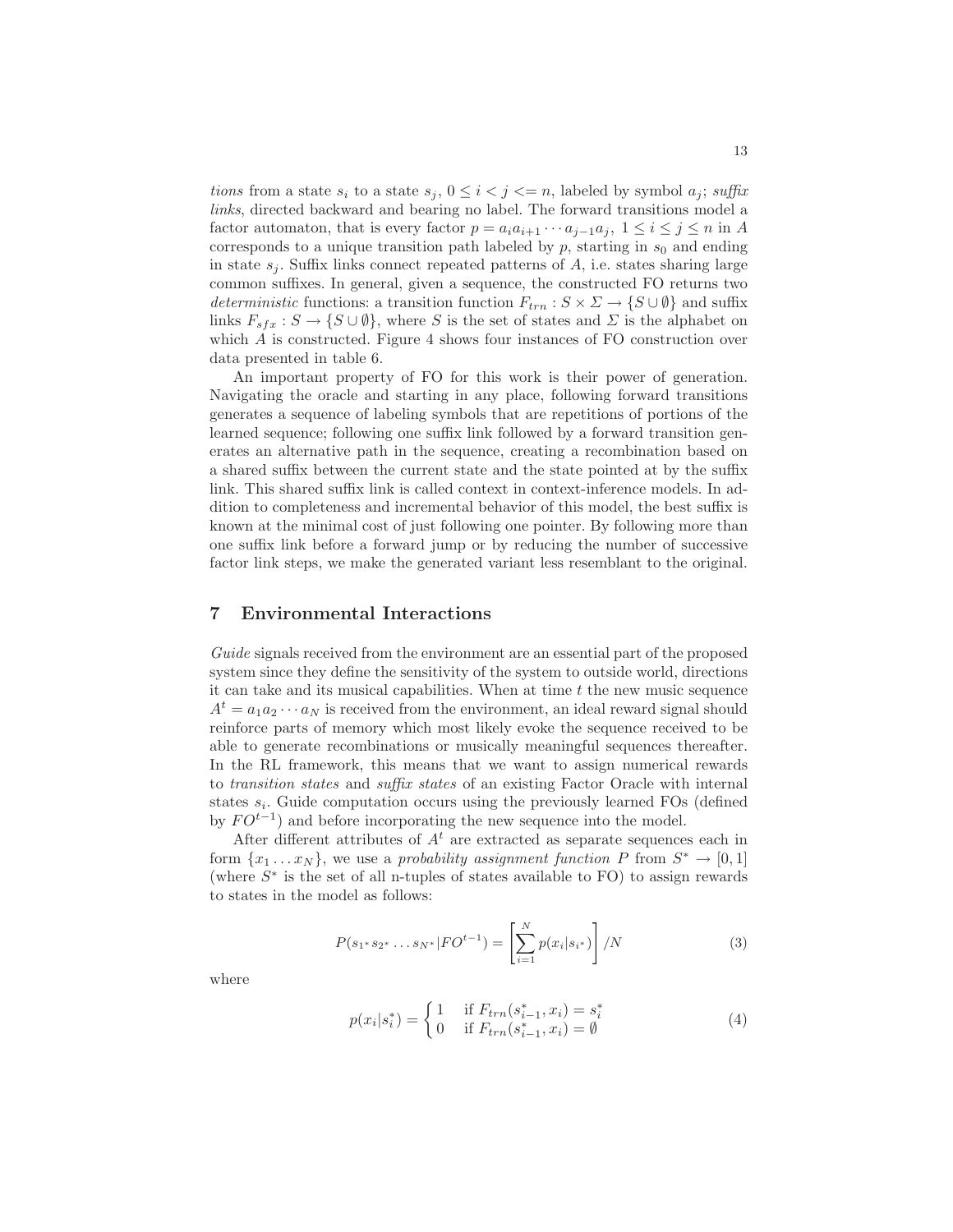

**Fig. 4.** Learned Factor Oracles over pitch and duration sequences in table of table 6. Each node represents a state, each solid line a  $\emph{transition}$  and dashed line a  $\emph{suffix link}.$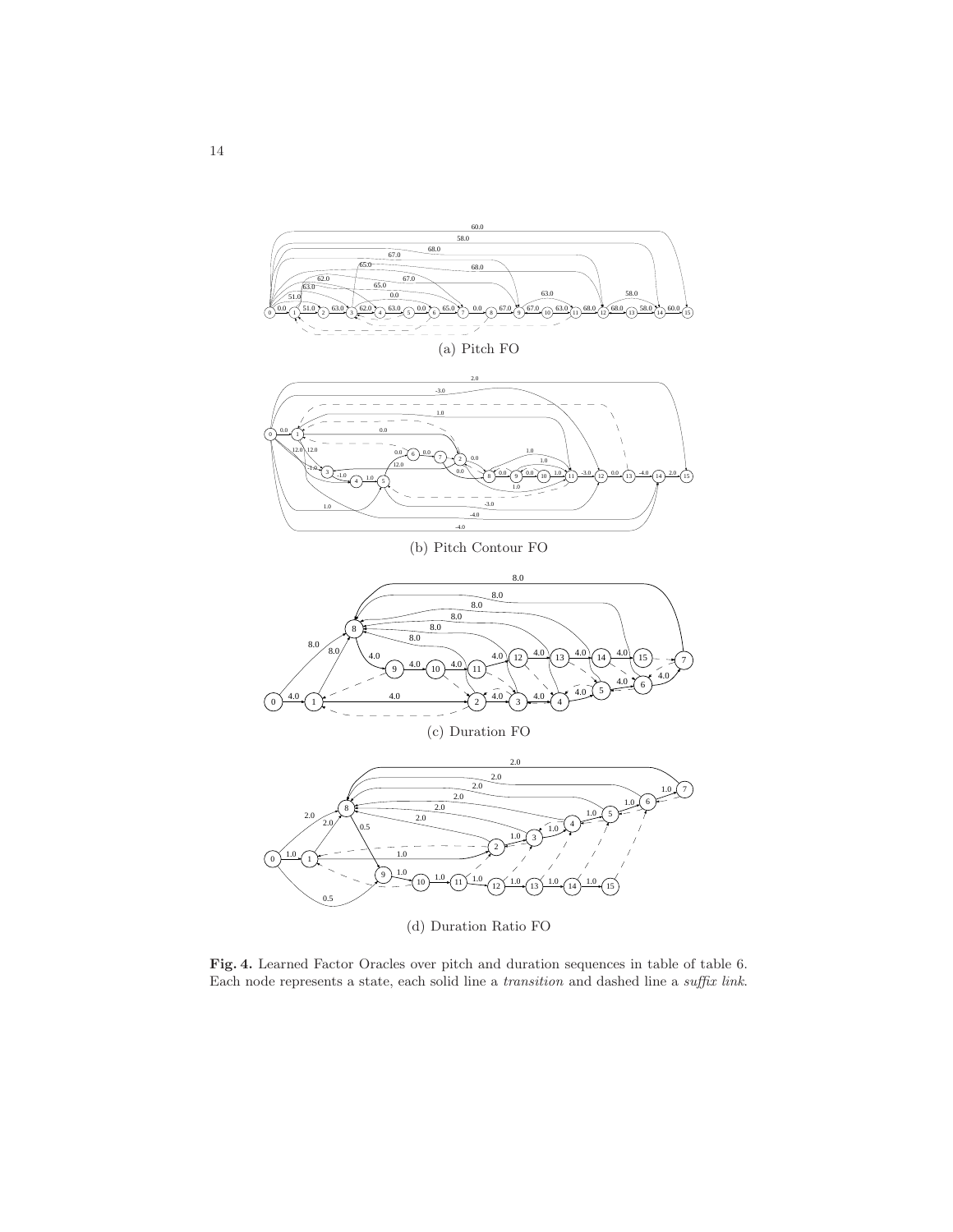Of course the exploration of the search space  $S^*$  is optimized by not considering all possible n-tuples. Instead a simple forward checking strategy is used to reduce  $S<sup>*</sup>$  to significantly rewarded subsets.

Rewards out of equation 3 reinforce the states in the memory that are factors of the new sequence  $A<sup>t</sup>$ . In other words, it will *guide* the learning described later to the places in the memory that should be mostly regarded during learning and generation. For example, the reward for  $\{s_1, s_2, \ldots, s_N, s\}$  would be equal to 1 if the state/transition path  $s_{1}$ <sup>\*</sup> ...s<sub>N</sub><sup>\*</sup> regenerate literally the sequence  $A<sup>t</sup>$ .

To assign rewards to suffix links, we recall that they refer to previous states with largest common suffix. Using this knowledge, a natural reward for a suffix link would be proportional to the *length* of the common suffix that the link is referring to. Fortunately, using a factor oracle structure, this measure can be easily calculated online and has been introduced in [27]. Note that the process defined above assigns numerical values to states pertaining to associate paths (transitions or suffix links) in each FO. This value is an *immediate* reward, noted by  $r(s_t, a_t)$  for emission of a symbol  $a_t$  while at state  $s_t$ .

Rewards or guides are calculated the same way for both modes of the system described before with an important difference. We argue that the rewards for the *interaction mode* (Figure 3(a)) correspond to a *psychological attention* towards appropriate parts of the memory and guides for the *self-listening mode* (Figure 3(b)) correspond to a *preventive* anticipation scheme. This means that while interacting with a live musician or sequential score, the system needs to be attentive to input sequences and during self-listening it needs to be preventive so that it would not generate the same path over and over. Moreover, these schemes provide the conscious reinforcement required to encourage or discourage useful and useless thinking as mentioned in section 2.3. This is achieved by treating environmental rewards with positive and negative signs appropriately.

## **8 Interactive Learning**

Reinforcement Learning techniques are mostly studied within Markov Decision Process (MDP) framework. An MDP in general is defined by a set of statesaction pairs  $S \times A$ , a reward function  $R : S \times A \rightarrow \mathbb{R}$  and a state transition function  $T : S \times A \rightarrow S$ . Given this MDP, RL techniques aim to find the policy as a mapping probability  $Q(s, a)$ . To conform the representational scheme presented before to this framework, we define MDP state-action pairs as FO states and emitted symbol from that state. The transition function would then be the deterministic FO transition functions as defined before. This way the policy can be represented as a matrix Q which stores values for each possible state-action pair in a given FO.

In a regular reinforcement learning session, the system simulates itself up to a fixed number of episodes with terminal states, in order to maximize the overall reward during each episode by learning a Q matrix. At each interaction cycle with their environments, depending on their mode of interaction (Figure 3), the agents receive guides, update their existing models and learn new ones (as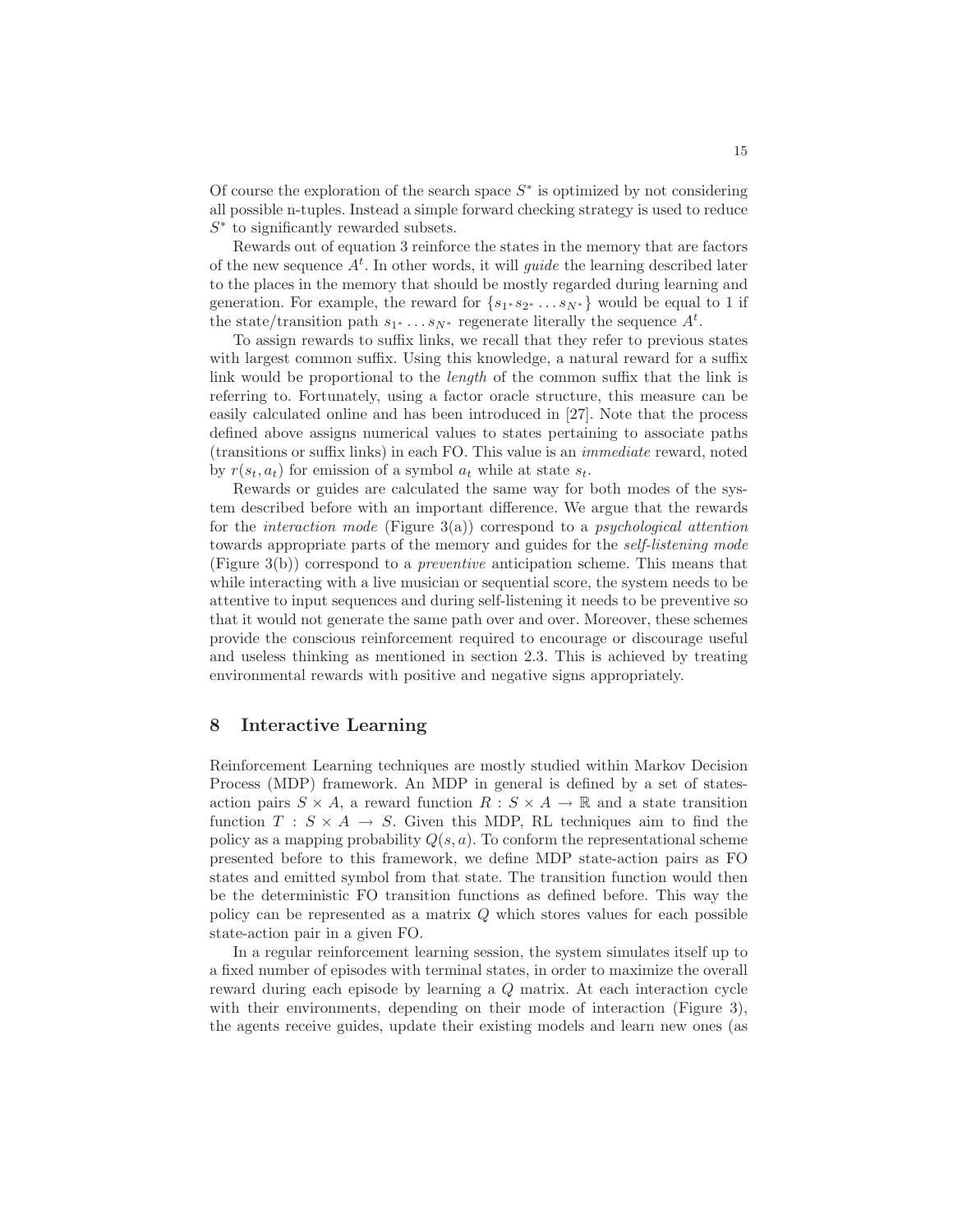FOs and only during the *interaction mode*), and learn policies through some *Qlearning* algorithm by simulating episodes of system run. In this view, one can say that during each learning episode the system is *practicing* or improvising fixed length pieces using what it has learned so far in order to adapt itself to new musical situations defined by the newly arrived sequence and to learn and update policies. The main cycles of the interactive learning is shown in algorithm 1. This architecture is based on Dyna [26] with multiple agents and FOs as models. This cycle happens at each interaction between the system and the environment. During the self-listening mode, the algorithm is the same except that FOs are not updated.

```
1 Receive the new sequence A<sup>t</sup> from the environment;
```

```
2 Compute guides on FO^{t-1}s;
```
**3** Update  $FO^{t-1}$ s to  $FO^t$ s using  $A^t$ ;

**4** Learn policies (Q matrices);

**Algorithm 1**: Interactive Learning

Hereafter, we focus on the policy learning algorithm. At this stage, the algorithm simulates episodes of improvisations using previously learned policies and updates the Q matrices in order to maximize the environmental rewards. This RL module must conform to cognitive foundations presented in section 2, i.e. agents should be collaborative, competitive, and memory-based.

#### **8.1 Competitive and Collaborative learning**

As discussed in section 2.1, different mental representations of music work in a collaborative and competitive manner based on their predictive power to make decisions. This can be seen as kind of a *model selection* where learning uses all the agents' policies available and chooses the best one for each episode. This winning policy would then become the *behavior policy* with its policy followed during that episode and other agents being influenced by the actions and environmental reactions from and to that agent.

At the beginning of each episode, the system selects one agent using the probability in Equation 5, with positive parameter  $\beta_{sel}$ , and M as the total number of agents or attributes. Low  $\beta_{sel}$  causes equi-probable selection of all modules and vice versa. This way, a behavior policy  $\pi^{beh}$  is selected *competitively* at the beginning of each episode based on the value of the initial state  $s_0$  among all policies  $\pi^{i}$  as demonstrated in Equation 5.

$$
Pr(i|s_0) = \frac{e^{\beta_{sel} \sum_k Q^i(s_0, a_k)}}{\sum_{j=1}^M e^{\beta_{sel} \sum_r Q^j(s_0, a_r)}} , \qquad \pi^{beh} = \underset{i}{\text{argmax}} Pr(i|s_0)
$$
(5)

During each learning episode, the agents would be following the behavior policy. For update of  $\pi^{beh}$  itself, we can use a simple Q-learning algorithm but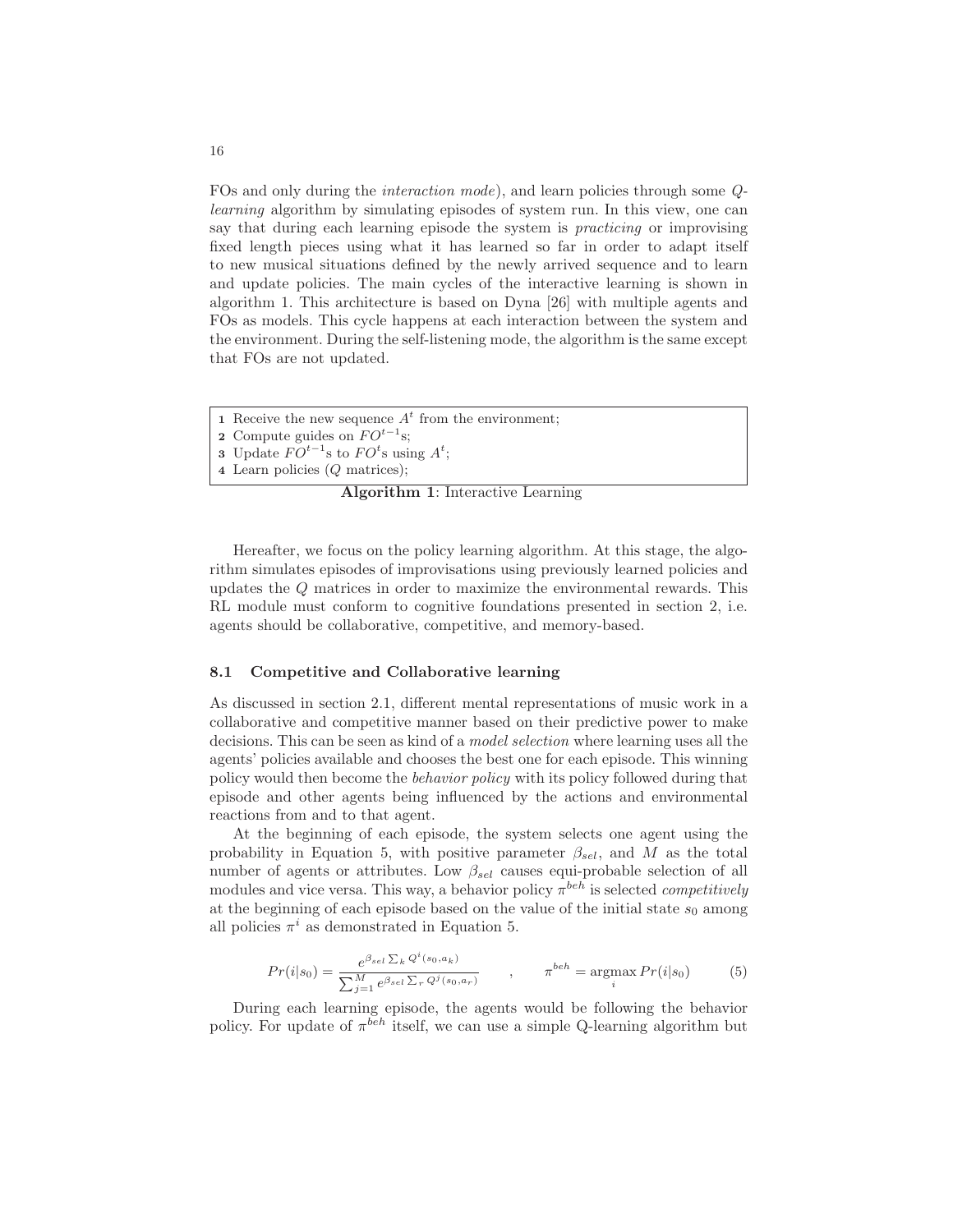in order to learn other policies  $\pi^i$ , we should find a way to compensate the mismatch between the target policy  $\pi^{i}$  and the behavior policy  $\pi^{beh}$ . Uchibe and Doya [28] use an *importance sampling* method for this compensation and demonstrate the implementation over several RL algorithms. Adopting their approach, during each update of  $\pi^{i}$  when following  $\pi^{Beh}$  we use a compensation factor  $IS = \frac{Q^i(s_m, a_m)}{Q^{Beh}(s, a)}$  during Q-learning as depicted in Equation 6, where  $(s_m, a_m)$ are *mapped* state-action pairs of  $(s, a)$  in behavior policy to attribute i, and  $\alpha$ as learning rate.

$$
Q^{i}(s_{m}, a_{m}) = Q^{i}(s_{m}, a_{m}) + \alpha \left[ R(s_{m}) + \gamma \cdot IS \cdot \max_{a'} (Q^{i}(s_{m}, a')) - Q^{i}(s_{m}, a_{m}) \right] \tag{6}
$$

 $R(.)$  in the above equation is different from the immediate reward  $r(.,.)$ introduced in section 7. In an anticipatory system, we are interested in the impact of future predictions on the current state of the system. This means that the reward for a state-action pair would correspond to future predicted states. With this regard, equation 7 calculates  $R(s_t)$  with  $\gamma$  as a discount factor. Future predicted states and actions  $(s_t, a_t)$  are obtained by applying an  $\epsilon$ greedy algorithm on the current policy matrix and starting from  $s_t$ .

$$
R(s_t) = \sum r(s_t, a_t) + \gamma r(s_{t+1}, a_{t+1}) + \dots + \gamma^m r(s_{t+m}, a_{t+m}) + \dots \tag{7}
$$

This scheme defines the *collaborative* aspect of interactive learning. For example, during a learning episode, pitch attribute can become the behavior policy  $Q^{beh}$  and during that whole episode the system follows the pitch policy for simulations and other attributes' policies  $Q^i(.,.)$  will be influenced by the behavior of the pitch policy as shown in equation 6.

## **8.2 Memory-based Learning**

In the Q-learning algorithm above, state-action pairs are updated during each episode through an  $\epsilon$ -greedy algorithm on previously learned policies and using updated rewards. This procedure updates one state-action pair at a time. In an ideal music learning system, each immediate change should evoke previous related states already stored in the memory. In general, we want to go back in the memory from any state whose value has changed. When performing update, the value of some states may have changed a lot while others rest intact, suggesting that the predecessor pairs of those who have changed a lot are more likely to change. So it is natural to prioritize the backups according to measures of their urgency and perform them in order of priority. This is the idea behind *prioritized sweeping* [29] embedded in our learning with the priority measure as in equation 8 for a current state s and next state s', leading to a priority queue of state-action pairs (chosen by a threshold  $\theta$ ) to be traced backwards for more updates.

$$
p \leftarrow |R(s) + \gamma \max_{a'} (Q^{Beh}(s', a')) - Q^{Beh}(s, a)| \tag{8}
$$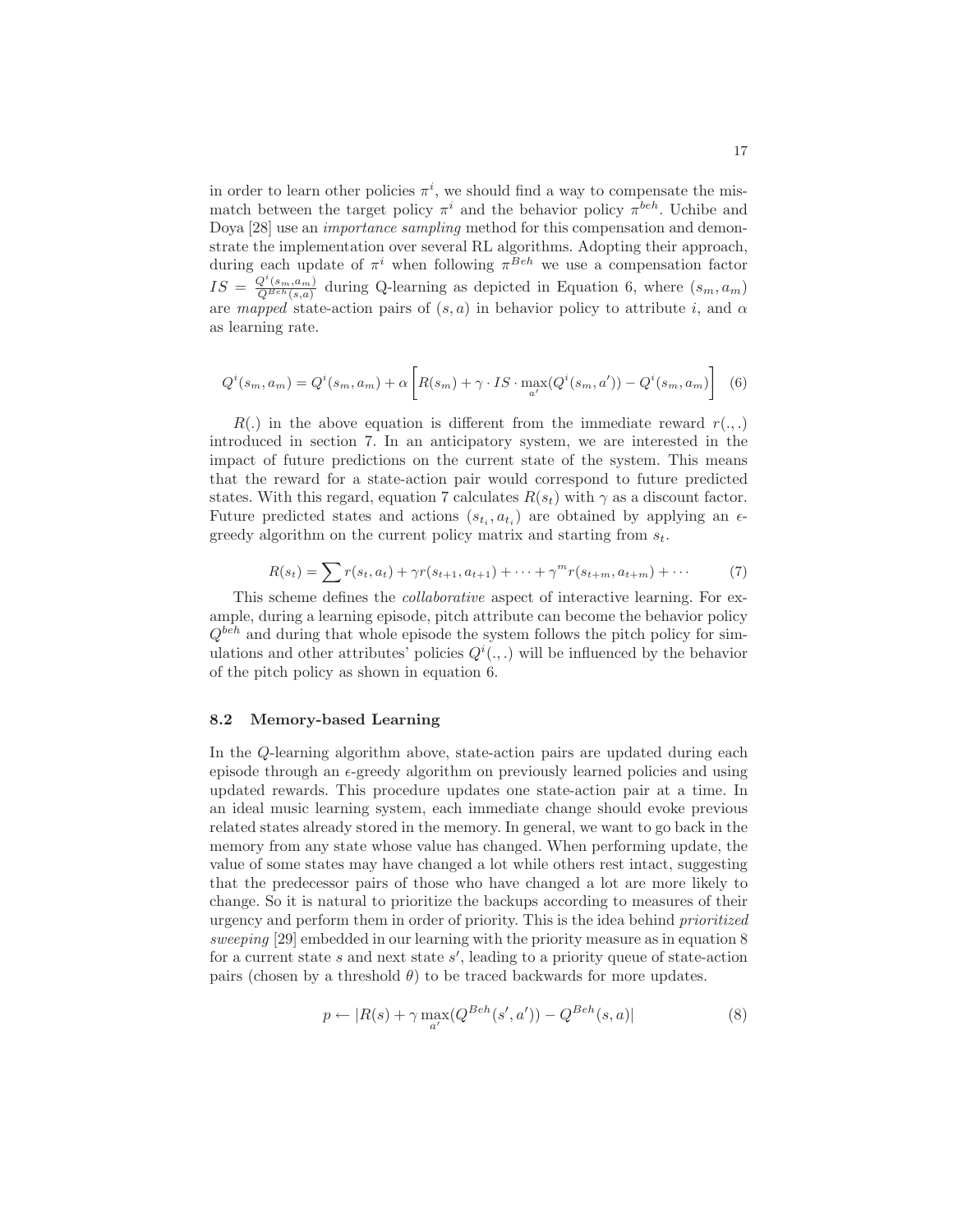# **9 Generation Results**

There are many ways to generate or improvise once the policies for each attribute are available. We represent one simple solution using the proposed architecture. At this stage, the system would be in the *self listening mode* (Figure 3(b)). The agent would generate *phrases* of fixed length following a behavior policy (learned from the previous interaction). When following the behavior attribute, the system needs to *map* the behavior state-action pairs to other agents in order to produce a complete music event. For this, we first check and see whether there are any common transitions between original attributes and, if not, we would follow the policy for their derivative behavior. Once a phrase is generated, its (negative) reinforcement signal is calculated and policies are updated as in section 8 but without updating the current models (FOs).

Audio results of automatic improvisation sessions on different styles can be heard at the following URL:

#### http://www.crca.ucsd.edu/arshia/ABiALS06/

As a sample result for this paper, we include analysis of results for style imitation on a polyphonic piece, *two-part Invention* No.3 by J.S. Bach. For this example, the learning phase was run in *interaction mode* with a sliding window of 50 events with no overlaps over the original MIDI score. After the learning phase, the system entered *self listening* mode where it generates sequences of 20 events and reinforces itself until termination. Parameters used for this session were  $\alpha = 0.1$  (in eq. 6),  $\gamma = 0.8$  (in eq. 7),  $\theta = 2$  for prioritized sweeping threshold, and  $\epsilon = 0.1$  for the *epsilon*-greedy selection of state-action pairs. Number of episodes simulated during each RL phase was 100. The generated score is shown in Figure 5 for 240 sequential events where the original score has 348. For this generation, the *pitch* behavior has *won* all generation episodes and direct mappings of *duration* and *harmonic* agents have been achieved 76% and 83% in total respectively leaving the rest for their derivative agents.

While both voices follow a polyphonic structure, there are some formal musicological structures that can be observed in the generated score. Globally, there are *phrase* boundaries in measures 4 and 11 which clearly segment the score into three formal sections. Measures 1 to 4 demonstrate some sort of exposition of musical materials which are expanded in measures 7 to the end with a transition phase in measure 5 and 6 ending at a week cadence on G (a fourth in the given key). There are several thematic elements which are reused and expanded. For example, the repeated D notes appearing in measures 2 appear several times in the score notably in measure  $7$  as low  $\ddot{A}$  with a shift in register and harmony and measure 9 and 15. More importantly, these elements or their variants can be found in the original score of Bach.

Figure 6 shows the pitch-harmony space of both the original MIDI and the generated score. As is seen, due to the collaborative and competitive multi-agent architecture of the system, there are new combinations of attributes which do not exist in the trained score.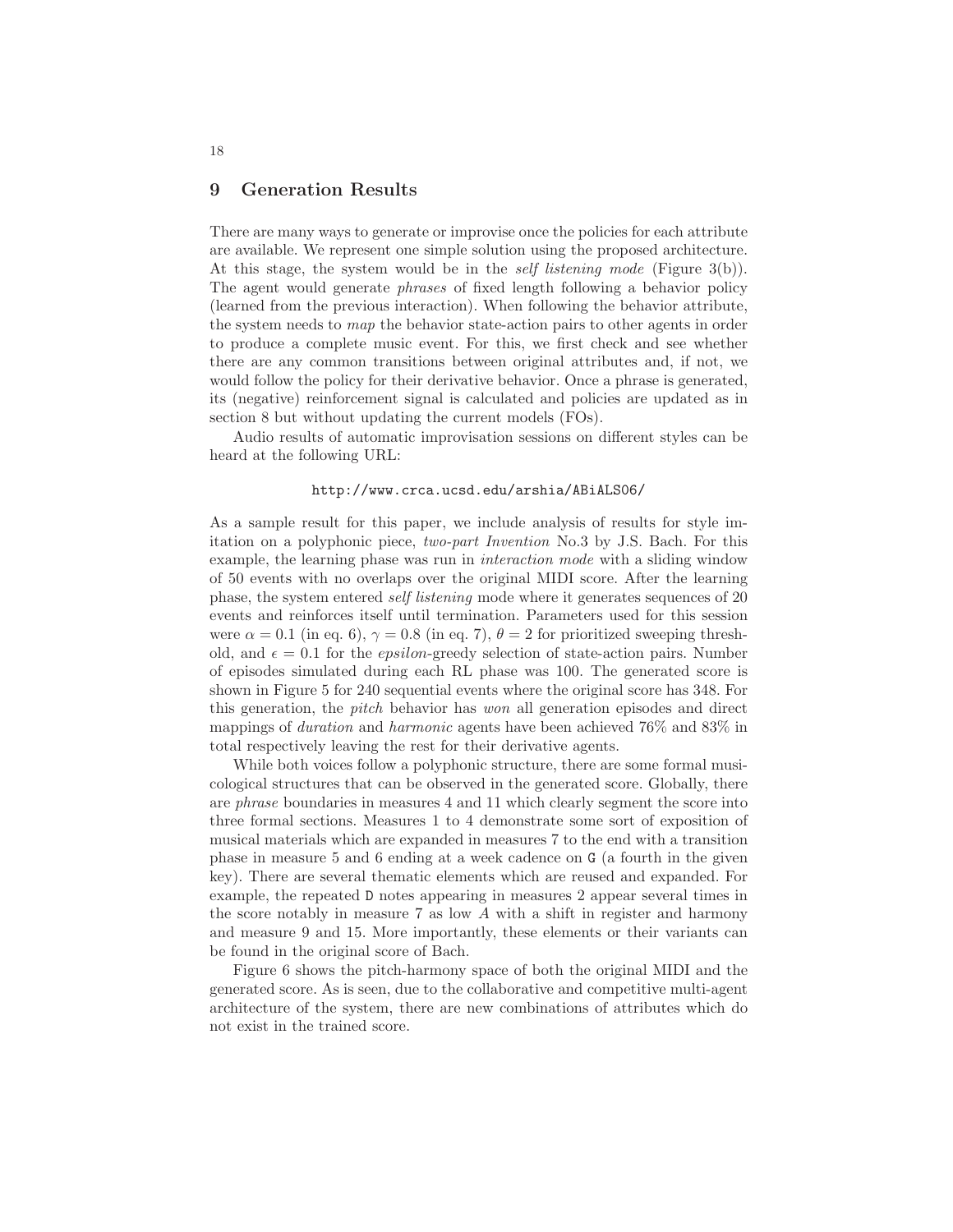Improvisation Session after learning on Invention No.3 by J.S.Bach



**Fig. 5.** Style imitation sample result

## **10 Discussions**

In this chapter we presented an anticipatory model of music cognition with application to automatic improvisation and style imitation. The proposed model covers short-term and working memory processes introduced in music cognition literature which result in dynamic adaptive expectations and long-term planning. The anticipatory model, in ABiALS terms, is a payoff and state anticipatory system which provides attentive and preventive frameworks during computation. We show that generation results demonstrate long-term and complex behavior thanks to this anticipatory and cognitive model.

Before any discussion, we would like to bring forth the difficulty of *evaluation* in case of automatic music generation. As should be clear to any musical reader, assessing a music generator in an objective manner, if not impossible, would set along disputable measures of goodness. On the other hand, in most music practices and styles, what is considered as *wrong* can be constituted as a *feature* depending on the context. Therefore we do not discuss the outcome of our design in aesthetical terms. Such considerations might become possible by careful design of perceptual experiments with human subjects which we will address in our future work. Here we discuss further issues such as complexity of the proposed model and further research.

#### **10.1 Model Complexity**

In the architecture introduced above, because of the concurrent and competitive multiple agent structure, each component or attribute is modeled separately and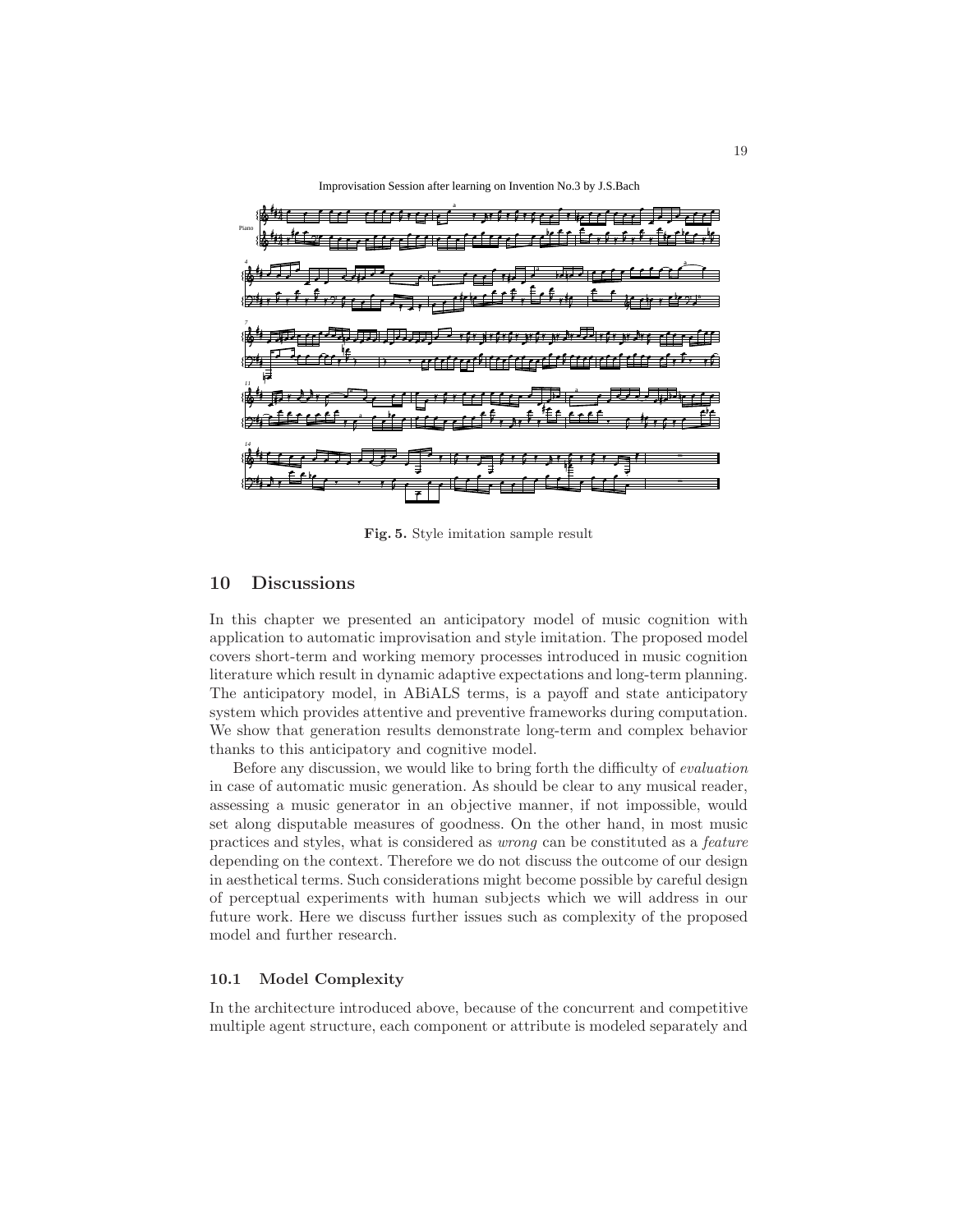

**Fig. 6.** Improvisation Space vs. Original Space

the state-space size increases linearly with *time* as  $k \times T$  coming down to 45 for the toy example. Modal interaction is not modeled by directed graphs between components but rather by influence of each attribute on others through the IS term in equation 6 as a result of collaboration and competition between agents. Note that this choice comes from cognitive foundations of music and was not made for mere simplicity. The complexity of the system depends linearly on  $T$ ,  $n_i$ s and an adaptive environmental factor. This is because the arrows of the state-space model are inferred on-line and is dependent on the context being added to previous stored knowledge. We could say that it has an upper-bound of  $O(nkT)$  but is usually much sparser than that.

The fact that  $T$  is a factor of both state-space size and complexity has advantages and shortcomings. The main advantage of this structure is that it easily enables us to access long-term memory and calculate long-term dependencies, induce structures, and go back and forth in the memory at ease. However, one might say that as  $T$  grows, models such as Factorial Markov would win over the proposed model in terms of complexity since  $n_i$  would not change too much after some time T. This shortcoming is partially compensated by considering the phenomena of *finite memory process*. A finite memory process in our application is one that, given a factor oracle with N states and an external sequence  $A<sup>t</sup>$ , can generate the sequence through a finite window of its history without using all its states [30]. More formally, this means that there exist a nonnegative number m such that the set  $\{s_n \in FO : n \in \mathbb{N} \text{ and } n \in [N-m, N]\}$  would suffice for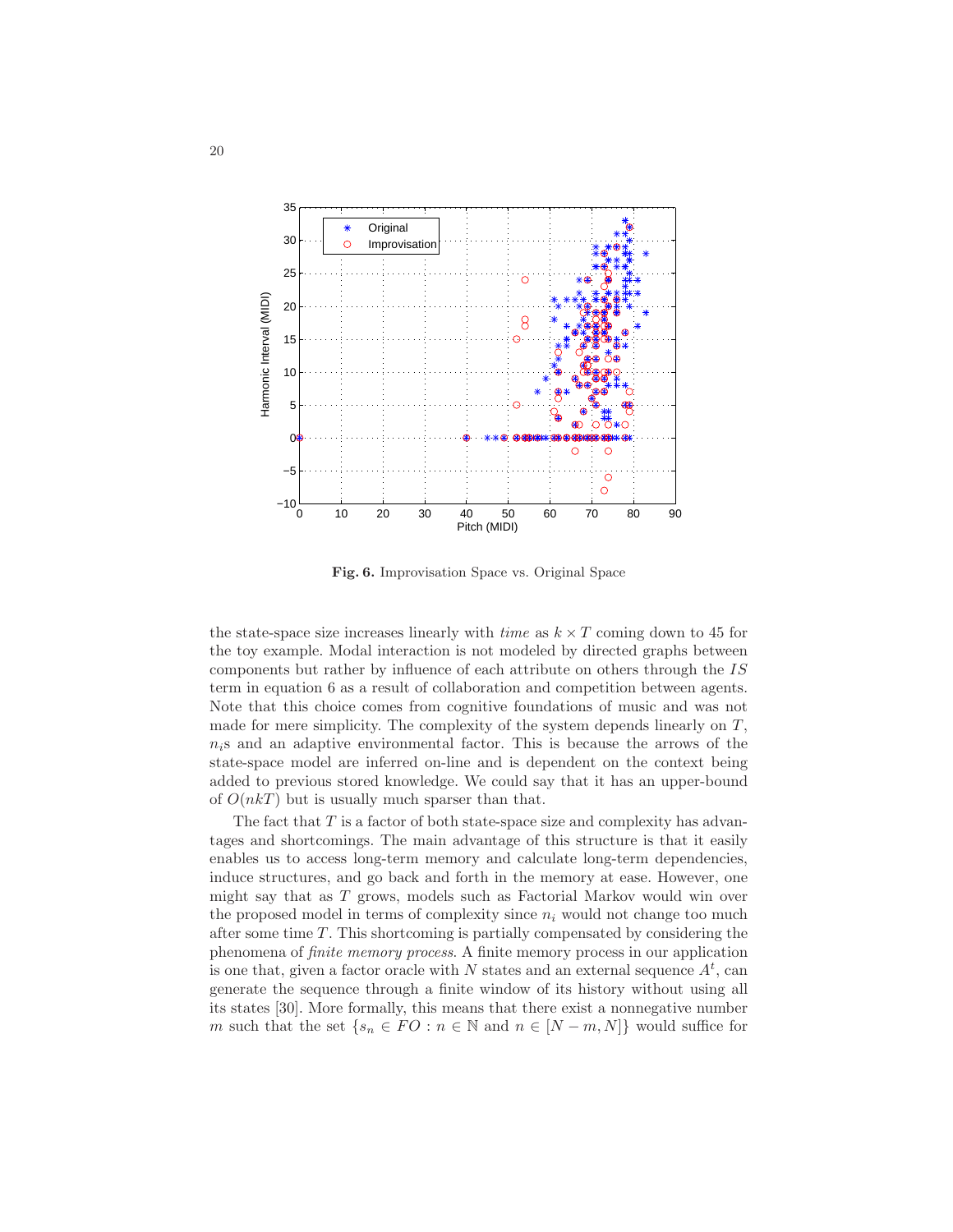regeneration of a new sequence  $A<sup>t</sup>$ . This notion is also supported by the fact that music data in general is highly repetitive [3] and not considering this would cause high reinforcement of earlier states in the memory through time. The parameter  $m$  is usually dependent on the style of music but for this presentation we keep it fixed.

Besides observing results, compared to similar systems, an anticipatory model reduces the complexity of the representation and learning. The proposed model and shown result need much less training data for learning (a single piece of music as training data to generate a rather long polyphonic sample) and is currently being developed for realtime improvisation.

#### **10.2 Further Developments**

As mentioned earlier, an ideal anticipatory model of music should consider all expectation processes in music perception mentioned in section 2. In our first experiment, we attempted two and left the more difficult semantic and episodic processes for later works. To compliment the system, we would need more intelligent modules for music semantic learning and better representational schemes. Note that the sample result in figure 5 is a result of automatic interactive reinforcement learning without explicit consideration for semantic notions such as harmonic progressions or counterpoint. Adding these two notions to the system should further improve local consistencies in the results.

The interactive learning module can still be more efficient in each episode by considering directly relevant states for updates. This will bring us to the notion of Active Learning for future work. Also, note that the representation module using Factor Oracles does not in any ways represent the complexity of feature extraction and perceptual bindings of the auditory system in the brain. It was rather chosen as a very efficient way to gather repetitive factors and structures in a sequence. Further alternatives should be studied for enhancement of this model.

## **References**

- 1. Leonard B. Meyer. Emotion and Meaning in Music. Univ. of Chicago Press, 1956.
- 2. Martin Butz, Olivier Sigaud, and Pierre Gérard. Internal models and anticipations in adaptive learning systems. In Anticipatory Behavior in Adaptive Learning Systems, pages 86–109, 2003.
- 3. David Huron. Sweet Anticipation: Music and the Psychology of Expectation. MIT Press, 2006.
- 4. J. R. Saffran, E. K. Johnson, R. N. Aslin, and E. L. Newport. Statistical learning of tonal sequences by human infants and adults. cognition. In Cognition, volume 70, pages 27–52, 1999.
- 5. G. Edelman. Neural Darwinism: The Theory of Neuronal Group Selection. Basic Books, 1987.
- 6. Bob Snyder. Music and Memory: An Introduction. MIT Press, New York, 2000.
- 7. Lejaren A. Hiller and L. M. Isaacson. Experimental Music: Composition with an Electronic Computer. McGraw-Hill Book Company, New York, 1959.